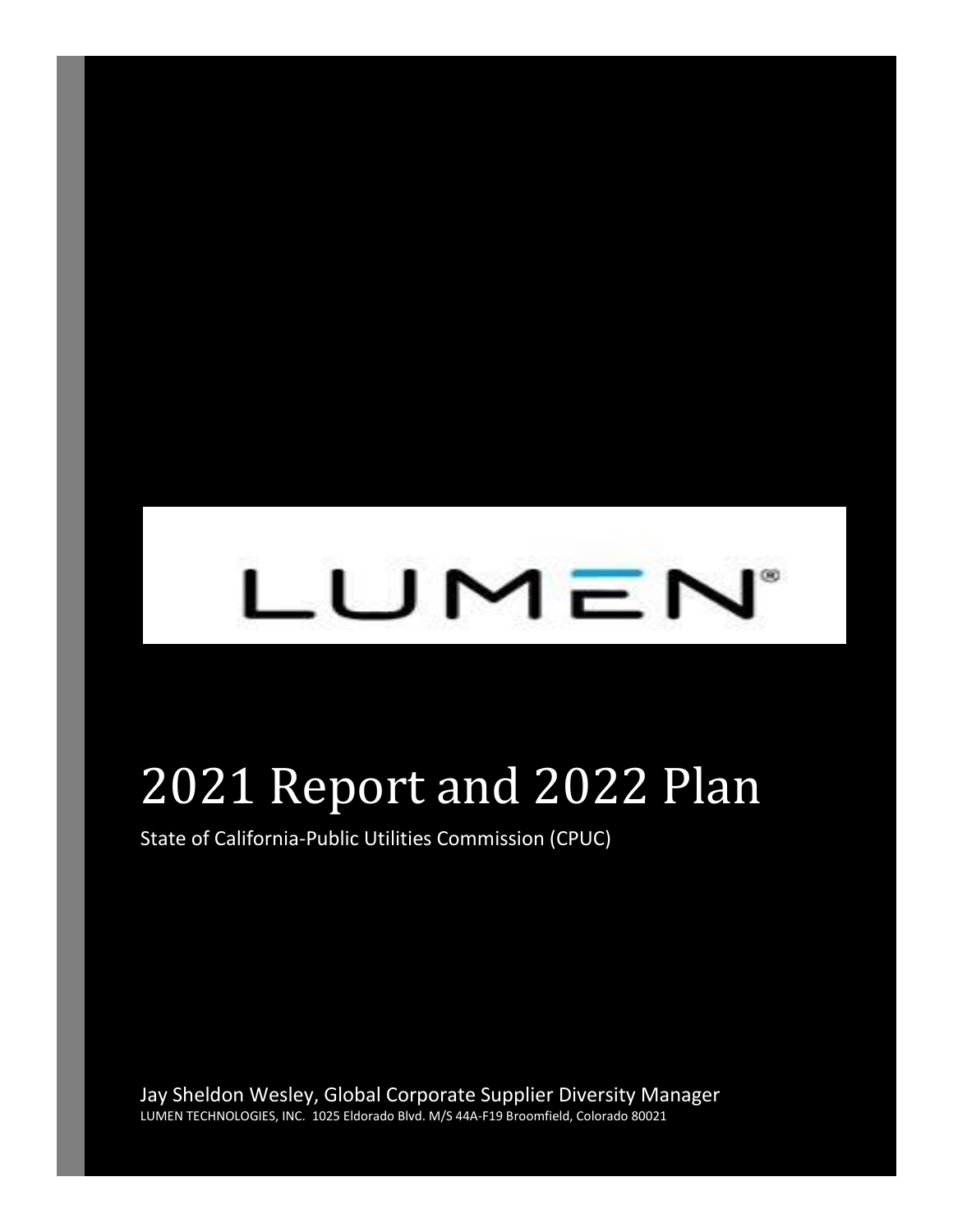#### **Introduction**

Lumen is committed to actively identifying and encouraging business opportunities for purchasing products and services from Women, Minorities, Disabled Veterans, Lesbian, Gay, Bisexual, and Transgender Business Enterprises ("WMDVLGBTBE"), according to the CPUC General Order 156 ("GO 156"). Lumen has also established a nationwide Federal Small & Diverse Business Subcontracting Plan according to FAR 19.704 and FAR Clause 52.219-9.

As part of Lumen Technologies, Inc. 's Global Procurement Supply Chain organization, the Supplier Diversity organization implements and manages the WMDVLGBTBE goals internally, focusing specifically on utilizing the WMDVLGBTBE firm's indirect business and encouraging our prime suppliers to develop sub-contracting plans to use diverse suppliers in support of their contracts with us. We also assist suppliers in their growth by providing mentorship, training, and development opportunities through corporate memberships with minority and small business agencies.

To accomplish the objectives and requirements outlined in the GO 156, Lumen Technologies, Inc. Supplier Diversity team has identified multiple areas for growth under the Commercial Plan and maintaining Individual Plans under QGSI and Level 3 until they can be reviewed and considered for addition to the Commercial Plan. In addition, lumen Technologies, Inc. purchased a new reporting system to deliver consistent and efficient reporting, which combined all previous methods and tools into one solution for both Federal and Commercial (Corporate) reporting, along with many different states and their requirements for public utility reporting.

Lumen Technologies, Inc. 's Supplier Diversity team meets regularly with the strategic sourcing teams to discuss any WMDVLGBTBE issues or questions; to assist with the Request for Proposal ("RFP") bidding processes, and to ensure that the strategic sourcing teams understand and incorporate Lumen Technologies, Inc. 's WMDVLGBTBE initiatives. The Supplier Diversity organization also works directly with Lumen Technologies, Inc. 's business units managers to ensure personnel involved in supply chain decisions are trained in using WMDVLGBTBE suppliers. In addition, lumen Technologies, Inc. requests that all new suppliers complete a Supplier Certification Form to represent their business size, structure, classification, and diversity certification status.

Lumen Technologies, Inc. 's Diversity Program will work with internal stakeholders by training them on how to use internal tools to identify diverse resources (available both on Lumen Technologies, Inc. 's internal webpage and on external resources such as the CPUC's Clearinghouse) and familiarize employees with California GO 156 and the associated plan requirements. In addition, the program initiatives, goals, and outcomes are provided on an internal company website.

Additionally, Lumen Technologies, Inc. has updated its internal procurement document templates (i.e., RFx, Purchase Order, and Agreements) and updated the language necessary to support communications to its suppliers related to Lumen Technologies, Inc. 's commitment to its supplier diversity programs.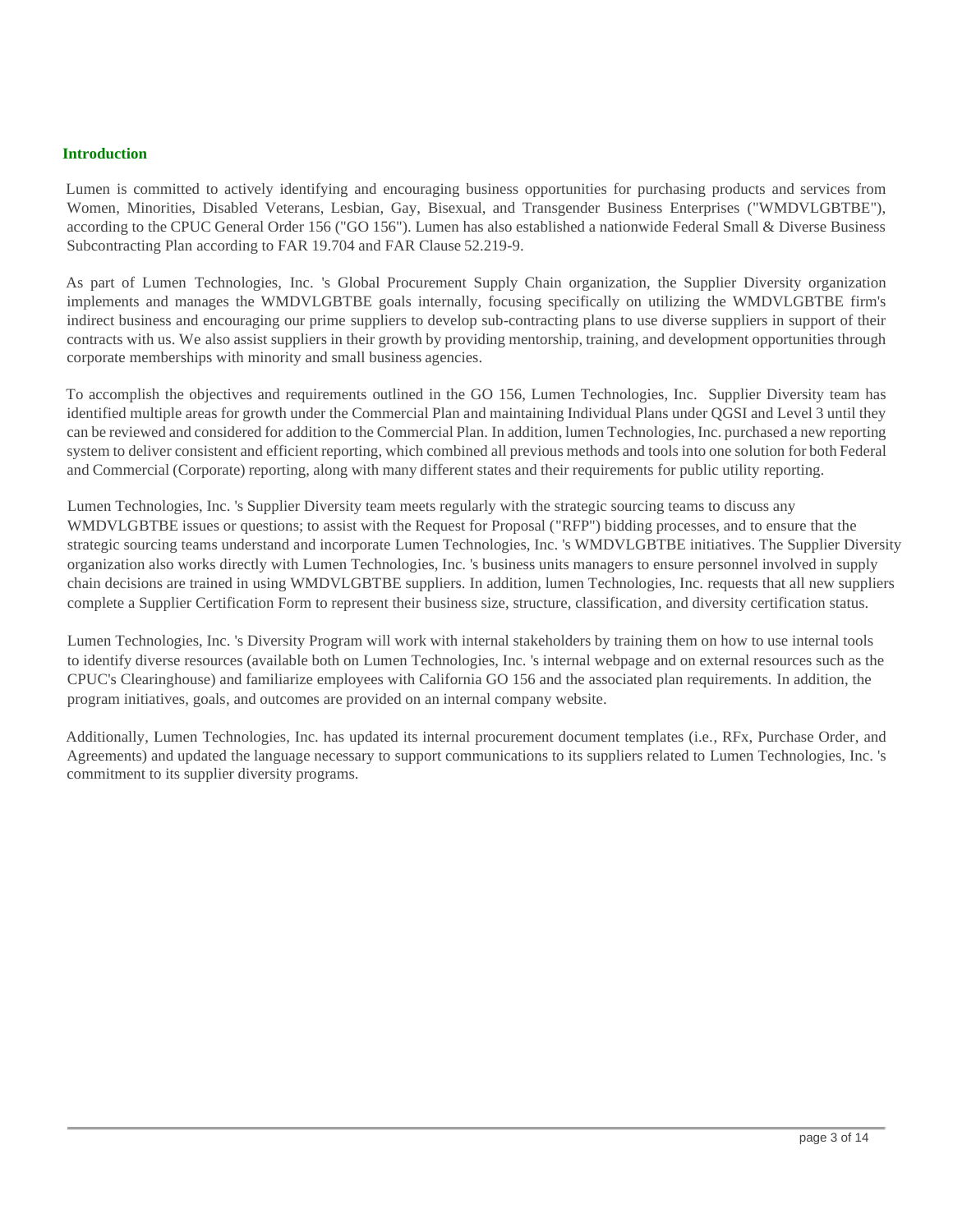## **GO 156 - 2021 ANNUAL REPORT AND 2022 PLAN FOR LUMEN TECHNOLOGIES, INC.**

**9.1.1** Description of WMDVLGBTBE Program activities engaged in during the previous calendar year. This description shall include both internal and external activities.

#### **Internal Activities:**

#### **Training and Education**

In 2022, Lumen Technologies, Inc. will continue to improve its vendor registration portal functionality to collect supplier diversity data better. In addition, follow-up/reinforcement with training in 2022 shall be provided through emails, phone calls, video conference calls, and knowledge sharing sessions for Procurement Managers and Stakeholders.

#### **Employee Communication**

In 2021, Lumen Technologies, Inc. maintained and updated its internal Procurement and diverse supplier webpages for visibility to all employees regarding Supplier Diversity. The webpage gives employees access to the company's supplier diversity initiatives and the goals set for meeting state and federal objectives. As new information presented itself, it was posted to the site and updated throughout the year. In addition, quarter-end diversity spending results were distributed to the Procurement department to demonstrate the status of diversity goals and enable customer reporting.

#### **Data Quality and Reporting**

In 2021, Lumen Technologies, Inc. continued its efforts to improve its WMDVLGBTBE data quality by purchasing a new software system for reporting. The selection of a new supplier diversity system was imperative to continue our transformation mission in 2022 and represents our commitment to excellence.

#### **Procurement Processes**

The Supplier Diversity Team continued to meet with vital corporate departments representatives to review processes and approaches to identify opportunities for improvement. The goal remained to incorporate the identification, inclusion, and selection of diverse suppliers into the company's operations more seamlessly. The team also assessed methods to identify varying needs of the soliciting entities so that the Supplier Diversity Team could more quickly evaluate and implement those requirements. Other activities included reviewing and revising language in all the company's RFP/Bid and Contract documents to ensure that the most up-to-date disclosure requirements and flow-down provisions are incorporated.

#### **Tier 2 Program**

Lumen Technologies, Inc. has retained a robust Tier II program for more than a decade for the Corporate Plan.

#### **External Activities:**

#### **BUSINESS ORGANIZATION INVOLVEMENT**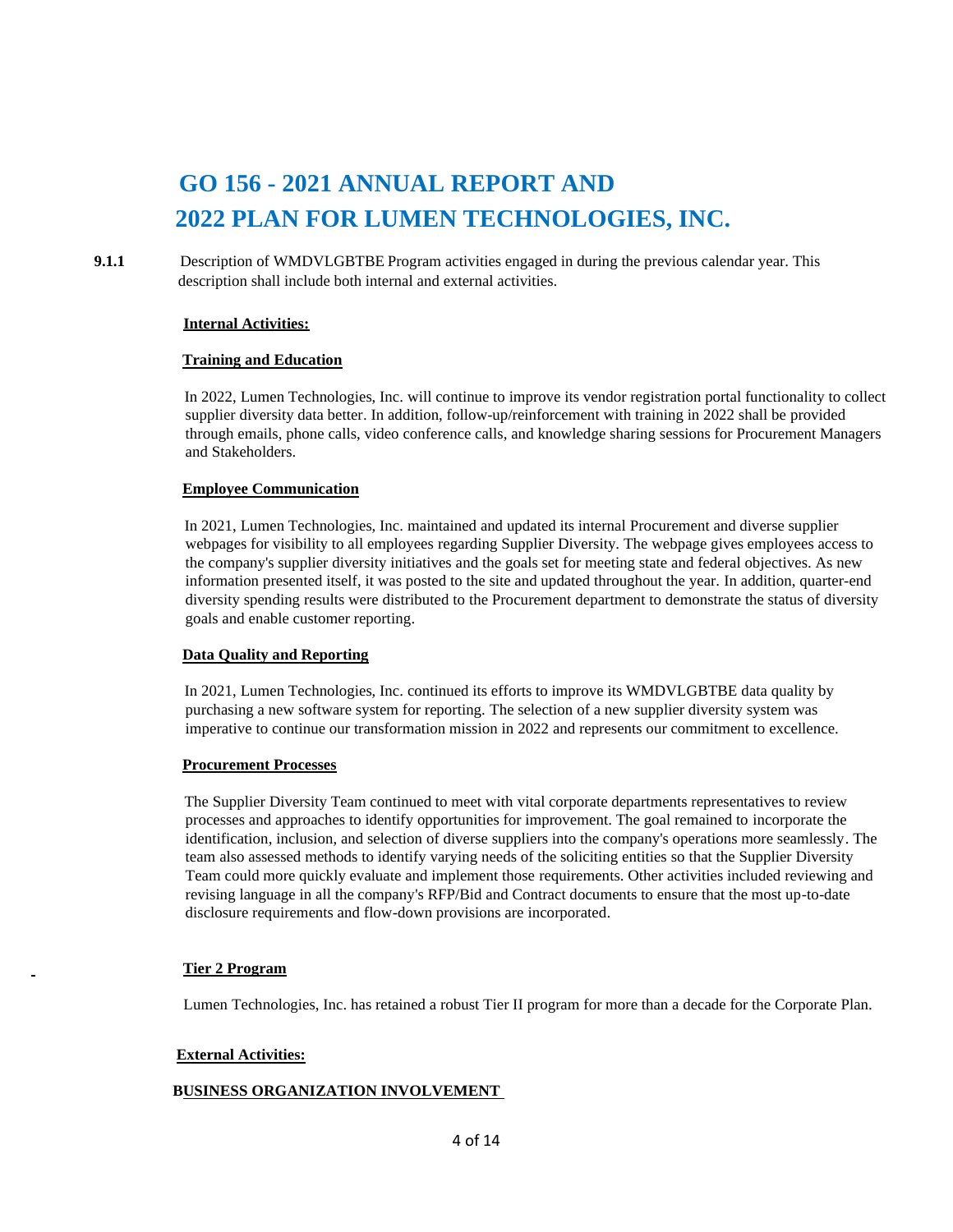- Lumen Technologies, Inc. maintains membership and involvement with the Mountain Plains Minority Supplier Development Council ("MPMSDC") and an active presence at Town Hall meetings, the Business Alliance Forum, and the Business Opportunity Fair.
- Lumen Technologies, Inc. attended WMDVLGBTBE Business Opportunity Workshops, Minority Business Enterprise Seminars, and Trade Fairs when applicable.
- Lumen Technologies, Inc. maintainsits corporate membership with WBENC (Women's Business Entrepreneur's National Council).
- Lumen Technologies, Inc. obtained a new corporate membership with NaVOBA (National Veterans Owned Business Association).
- Lumen Technologies, Inc. obtained a new corporate membership with the Colorado LBGTQ Chamber of Commerce in 2022.
- Lumen Technologies, Inc. is a corporate founder and member of the Technology Industry Group, known for its mentorship of WMDVLGBTBE businesses, yearly presence at the NMSDC Summit, and annual scholarships for Tuck/Dartmouth are awarded to selected WMDVLGBTBE businesses.
- Lumen Technologies, Inc. participated in video conferences with the Joint Utilities to discuss GO 156 agenda items and B2GNow Clearinghouse results.
- Jay Sheldon Wesley, Global Supplier Diversity Manager on January 6, 2020, was appointed to the Board of Directors of the National Veterans Business Association (NaVOBA); in his role is to expand and develop bid ready service-disabled veteran and veteran own suppliers, with a continued concentration in California in 2021 and 2022.
- **9.1.2** A summary of WMDVLGBTBE purchases and contracts, with breakdowns by ethnicity by product and service categories compared with total utility contract dollars awarded to outside vendors in those categories. Annual results are in attachment A hereto
- **9.1.2(a)** Attachment (A) herein breakdown the spending by Ethnicity, North America Industry Classification System (NAICS), and Standard Industrial Classification (SIC)

 **Unless otherwise described in this report, Lumen Technologies, Inc. utilizes the following WMDVLGBTBE Procurement SIC Code Legend:**

| SIC Cat. | <b>SIC Category Description</b>                                          | SIC Cat. | <b>SIC Category Description</b>                                                  | SIC Cat. | <b>SIC Category Description</b>                            | SIC Cat. | <b>SIC Category Description</b>                       |
|----------|--------------------------------------------------------------------------|----------|----------------------------------------------------------------------------------|----------|------------------------------------------------------------|----------|-------------------------------------------------------|
| 14       | Mining and Quarrying of Nonmetallic<br>Minerals, Except Fuels            | 40       | Railroad Transportation                                                          | 64       | <b>Food Stores</b>                                         | 96       | Administration of Economic<br>Programs                |
| 15       | <b>Building Construction General</b><br>Contractors & Operative Builders | 41       | Local and Suburban Transit and<br>Interurban Highway Passenger<br>Transportation | 65       | <b>Real Estate</b>                                         | 97       | National Security and<br><b>International Affairs</b> |
| 16       | <b>Heavy Construction</b>                                                | 42       | Motor Freight Transportation and<br>Warehousing                                  | 67       | Holding and Other Investment<br><b>Offices</b>             | 99       | No classifiable Establishments                        |
| 17       | Construction-Special Trade<br>Contractors                                | 43       | <b>United States Postal Service</b>                                              | 70       | Hotels, Rooming Houses, Camps,<br>and Other Lodging Places |          |                                                       |
| 20       | Food and Kindred Products                                                | 44       | <b>Water Transportation</b>                                                      | 72       | <b>Personal Services</b>                                   |          |                                                       |
| 21       | <b>Tobacco Products</b>                                                  | 45       | Transportation by Air                                                            | 73       | <b>Business Services</b>                                   |          |                                                       |
| 22       | <b>Textile Mill Products</b>                                             | 46       | Pipelines, Except Natural Gas                                                    | 75       | Automotive Repair, Services, and<br>Parking                |          |                                                       |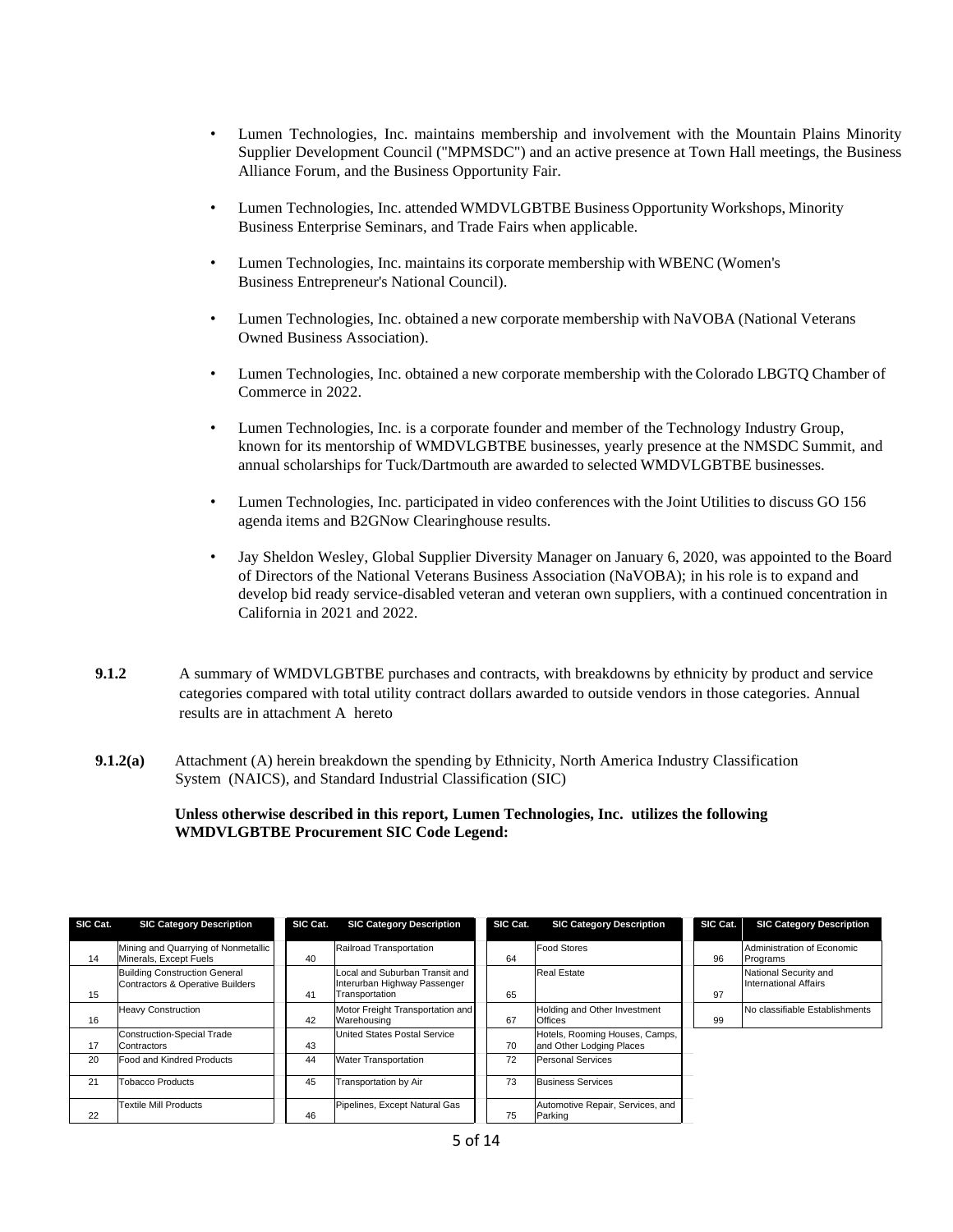|    | Apparel & Other Finished Products<br>Made From Fabrics & Similar                                                    |    | <b>Transportation Services</b>                                                    |    | Miscellaneous Repair Services                                                   |
|----|---------------------------------------------------------------------------------------------------------------------|----|-----------------------------------------------------------------------------------|----|---------------------------------------------------------------------------------|
| 23 | <b>Materials</b>                                                                                                    | 47 |                                                                                   | 76 |                                                                                 |
| 24 | Lumber and Wood Products, Except<br>Furniture                                                                       | 48 | Communications                                                                    | 78 | <b>Motion Pictures</b>                                                          |
| 25 | <b>Furniture and Fixtures</b>                                                                                       | 49 | Electric, Gas, and Sanitary<br>Services                                           | 79 | Amusement and Recreation<br>Services                                            |
| 26 | Paper and Allied Products                                                                                           | 50 | Wholesale Trade-durable Goods                                                     | 80 | <b>Health Services</b>                                                          |
| 27 | Printing, Publishing, and Allied<br>Industries                                                                      | 51 | Wholesale Trade-non-durable<br>Goods                                              | 81 | Legal Services                                                                  |
| 28 | <b>Chemicals and Allied Products</b>                                                                                | 52 | Building Materials, Hardware,<br>Garden Supply, and Mobile<br><b>Home Dealers</b> | 82 | <b>Educational Services</b>                                                     |
| 29 | Petroleum Refining and Related<br>Industries                                                                        | 53 | General Merchandise Stores                                                        | 83 | <b>Social Services</b>                                                          |
| 30 | <b>Rubber and Miscellaneous Plastics</b><br>Products                                                                | 54 | Food Stores                                                                       | 84 | Museums, Art Galleries, and<br>Botanical and zoological gardens                 |
| 31 | Leather and Leather Products                                                                                        | 55 | Automotive Dealers and<br><b>Gasoline Service Stations</b>                        | 86 | Membership Organizations                                                        |
| 32 | Stone, Clay, Glass, and Concrete<br><b>Products</b>                                                                 | 56 | Apparel and Accessory Stores                                                      | 87 | Engineering, Accounting,<br>Research Management, and<br><b>Related Services</b> |
| 33 | Primary Metal Industries*                                                                                           | 57 | Home Furniture, Furnishings,<br>and Equipment Stores                              | 88 | Private Households                                                              |
| 34 | Fabricated Metal Products, Except<br>Machinery and Transportation<br>Equipment                                      | 58 | Eating and Drinking Places                                                        | 89 | Miscellaneous Services                                                          |
| 35 | Industrial & Commercial Machinery &<br><b>Computer Equipment</b>                                                    | 59 | Miscellaneous Retail                                                              | 91 | Executive, Legislative, and<br>General Government, Except<br>Finance            |
| 36 | Electronic and Other Electrical<br>Equipment and Components, Except<br><b>Computer Equipment</b>                    | 60 | Depository Institutions                                                           | 92 | Justice, Public Order, and Safety                                               |
|    |                                                                                                                     |    |                                                                                   |    |                                                                                 |
| 37 | <b>Transportation Equipment</b>                                                                                     | 61 | Non-depository Credit<br><b>Institutions</b>                                      | 93 | Public Finance.<br>Taxation.<br>and<br><b>Monetary Policy</b>                   |
| 38 | Measuring, Analyzing, and<br>Controlling Instruments;<br>Photographic, Medical &<br>Optical Goods; Watches & Clocks | 62 | Security and Commodity Brokers,<br>Dealers.<br>Exchanges,<br>and<br>Services      | 94 | Administration of Human<br>Resource Programs                                    |
| 39 | Miscellaneous<br>Manufacturing<br>Industrie                                                                         | 63 | <b>Insurance Carriers</b>                                                         | 95 | Administration of Environmental<br>Quality and Housing Programs                 |

**ER CPUC GO 156 (JUNE 2015) SECTION 8.3, NUMERICAL GOALS WILL BE EXCUSED FOR THE FIRST FIVE YEARS FOR LGBTBE'S SO THAT PARTICIPATION IN PROCUREMENT PROGRAMS CAN BE ESTABLISHED AND IMPLEMENTED TO GATHER DATA AND EXPERIENCE TO SET MEANINGFUL TARGET GOALS.**

#### **9.1.3 PROGRAM EXPENSES**

| <b>Expense Category</b>            | <b>Description</b>                                                                                                                                                                | 2021 Actuals |
|------------------------------------|-----------------------------------------------------------------------------------------------------------------------------------------------------------------------------------|--------------|
| Wages, Employee<br>Expense         | Payroll-related costs of employees working on WMDVLBE<br>matter.                                                                                                                  | \$150,000    |
| Program Expenses &<br>Training     | Printing, postage, supplies, outreach, and other costs directly<br>related to programs, including costs associated with training<br>employees (internal) and suppliers (external) | \$0          |
| <b>Reporting Expenses</b>          | Computer, accounting, printing, and other expenses in<br>preparing reports to CPUC.                                                                                               | \$2,500      |
| <b>Consultants and Contractors</b> | Costs of hiring consultants and contractors to assist with the<br>WMDVLBE program.                                                                                                | \$0          |
| Other                              | Software system and Corporate Memberships.                                                                                                                                        | \$60,750     |
| <b>Total</b>                       |                                                                                                                                                                                   | \$213,250    |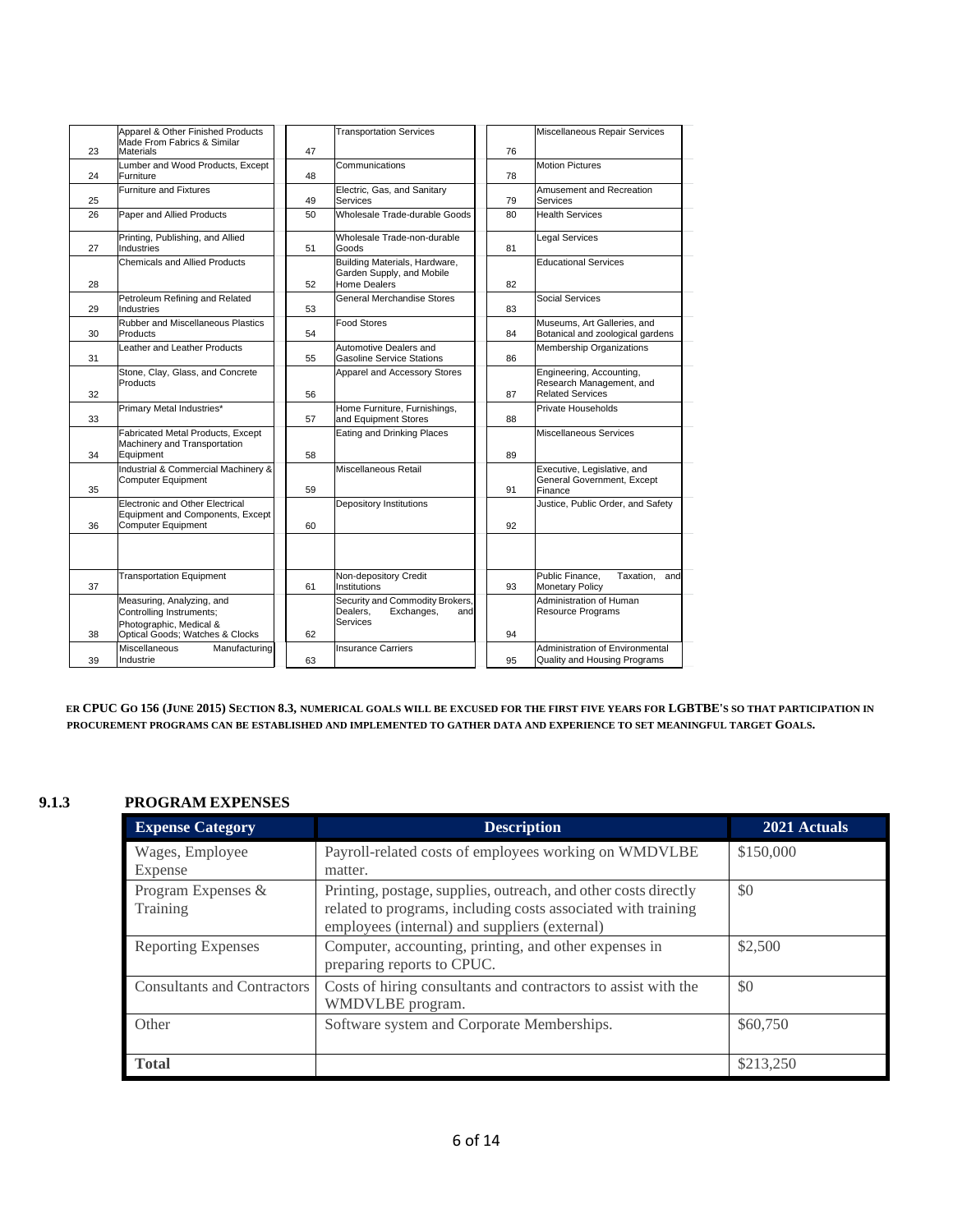**9.1.4** A description of progress in meeting or exceeding set goals and an explanation of any circumstances that may have caused the utility to fall off its goals.

**Lumen Technologies, Inc. Year of Report: 2021**

**G.O. #156 Sec. 9.1.4**

#### **WMDVLGBTBE RESULTS AND GOALS**

| Category                                                                             | <b>Year Results-2021</b> | Year Goals-2021 |
|--------------------------------------------------------------------------------------|--------------------------|-----------------|
| <b>Minority Men</b>                                                                  | 14.29%                   | 9.50%           |
| <b>Minority Women</b>                                                                | 0.55%                    | 1.0%            |
| <b>Minority Business Enterprise</b><br>(MBE)                                         | 14.92%                   | 10.5%           |
| <b>Women Business Enterprise</b><br>(WBE)                                            | 5.80%                    | 0.50%           |
| Lesbian, Gay, Bisexual,<br><b>Transgender Business</b><br><b>Enterprise (LGBTBE)</b> | $0.00\%$                 | 0.50%           |
| <b>Disabled Veteran Business</b><br>(DVBE)                                           | 0.17%                    | 0.50%           |
| <b>TOTAL WMDVLGBTBE</b>                                                              | 20.88%                   | 12.50%          |

Lumen Technologies, Inc. diverse increased spending from 9.19% in 2020 to 20.88% in 2021. Lumen Supplier diversity officer was able capture out state company's operating in California and Supplier Clearinghouse ceritified. This is first year Lumen is reporting these results. Lumen Technologies reduced expenditures in the 4th quarter of 2021 due to the divestiture of several business units in 2021. Spending will decrease in all small and diverse categories during 2022 due to Lumen's divestiture to be completed in 3rd quarter 2022.

**9.1.5** Lumen Technologies, Inc. shall provide a list of WMDVLGBTBE complaints received during the past year, accompanied by a brief description of the nature of each complaint and its resolution or current status.

Lumen Technologies, Inc. is not aware of any WBDVLGBTBE complaints in 2021.

- **9.1.6** A summary will be prepared for purchases and contracts for products and services in excluded categories. Lumen Technologies, Inc. understands that the GO 156 Ruling ended the exclusion category on November 14, 2003. Lumen Technologies, Inc. does not intend to exclude any product/service category from its purchase base other than those expressly stated in General Order 156, Section 8, such as payments to other utilities, government fees, and taxes.
- **9.1.7.** A description of any efforts made to recruit WMDVLGBTBEsuppliers of products and services in Procurement categories where WMDVLGBTBE utilities have been low, such as legal, financial services, professional services, H.R. Benefits, fuel procurement, and areas that are considered highly technical, but we shall continue to expand in 2021.

A significant factor in Lumen Technologies, Inc. 's high WMDVLGBTBE utilization is that we combined purchasing system data in the 4th Quarter 2018; this led to the increase in the percentage of WMDVLGBTBE from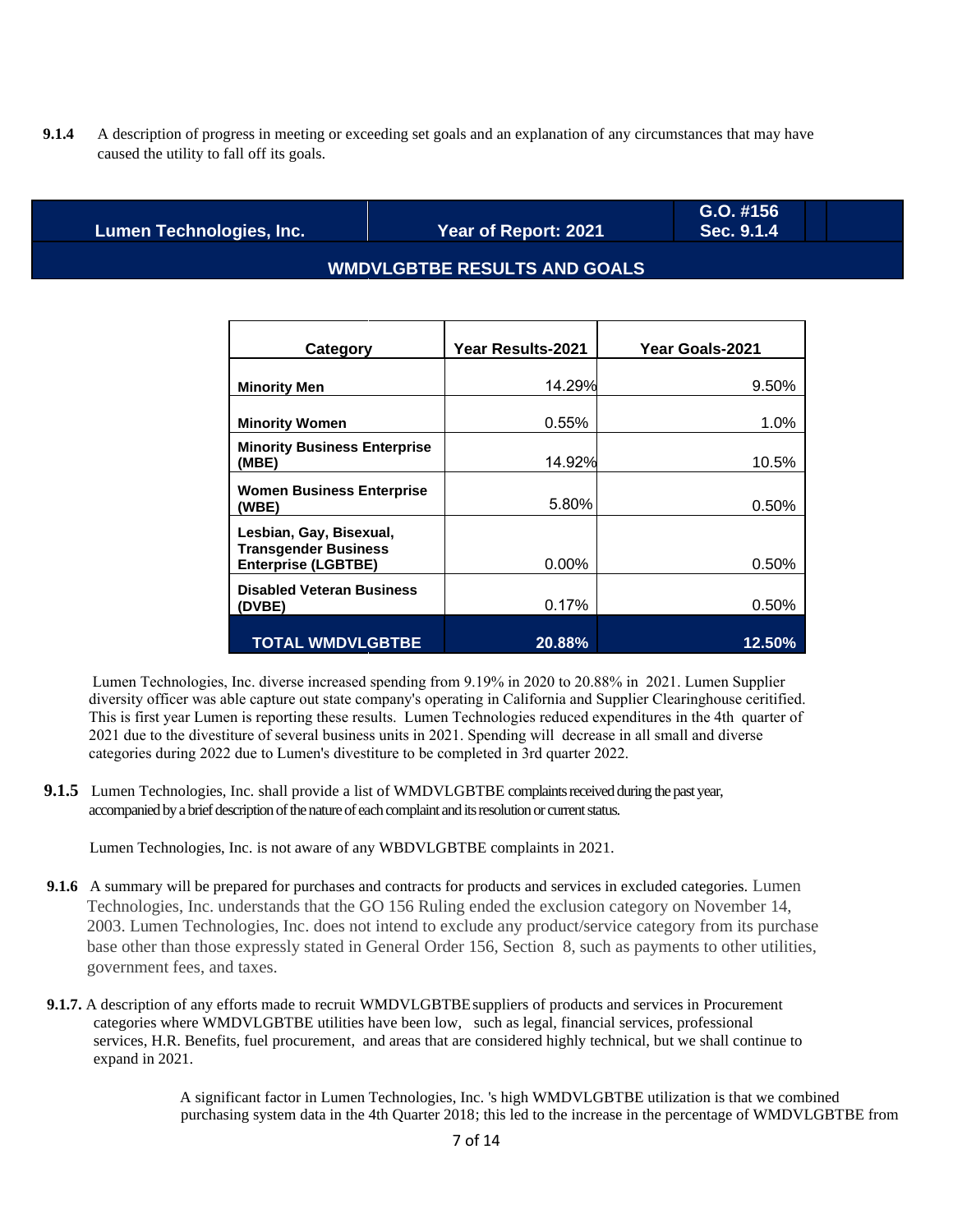2020 to 2021 results. With the upcoming divestiture completion in the  $3<sup>rd</sup>$  quarter of 2022

Lumen Technologies, Inc. is continuing to take steps to recruit WMDVLGTBE suppliers and work towards meeting its aspirational goals. As a result, lumen Technologies, Inc. is expanding and investing in its Global Corporate Supplier Diversity Program Office (GCSDO) in 2021 and 2022 as follows:

- A higher level of participation in the Joint Utilities Group
- Implement a supplier diversity portal
- Issue invitations to the 8,000 suppliers in Supplier Clearinghouse to register in Lumen Technologies, Inc. 's diverse supplier diversity program portal
- The GCSDO plans to set up an expanded supplier development program for each direct and indirect goods and services category to make these suppliers bid ready.
- 9**.1.8** Lumen Technologies, Inc. shall retain all documents and data they rely on in preparing their WMDVLGBTBE annual report no longer than three years or conformance with Lumen Technologies, Inc. 's document retention policies and shall provide these documents and data to the Commission upon request. Lumen Technologies, Inc. was compliant with this provision.
- **9.1.9** Each utility that elects to report fuel procurement separately must file with the executive director by March 1 of each year, beginning in 1991, a separate detailed and verifiable report on WMDVBE participation in the fuel of each year, starting in 1991, a separate detailed and verifiable report on WMDVBE participation in fuel markets. These reports must include, at a minimum, the results of purchases in each fuel category. Utilities shall report renewable and nonrenewable energy procurement in reporting of fuel procurement. Markets. These reports must include, at a minimum, the results of purchases in each fuel category. Utilities shall report renewable and nonrenewable energy procurement in reporting of fuel procurement.
	- Utilities shall report renewable and nonrenewable energy procurement in reporting of fuel procurement.
	- Lumen Technologies, Inc. is not reporting renewable and nonrenewable energy procurement separately in the 2021 plan.

## **CPUC Go 156 - ANNUAL PLAN FOR 2022**

 Lumen Technologies, Inc. recognizes its obligation to provide CPUC with annual detailed and verifiable plans concerning its WMDVLGBTBE procurement in allrelated categories. Lumen Technologies, Inc. has been a strong advocate for diversity in the workplace and outside/inside procurements for goods and services. Therefore, Lumen Technologies, Inc. will honor the CPUC GO 156 reporting requirements and the annual plan.

#### **10.1.1 SHORT, MID, AND LONG-TERM GOALS SET AS REQUIRED BY SECTION** *8,SUPRA*

Lumen Technologies, Inc. plans to use historical information from prior years, along with its anticipated company spend for the coming plan year, knowledge of significant initiatives and opportunities, and input from key corporate departments, regional leadership, and local management in establishing its annual goals and objectives. While economic factors and influences outside the company's control affect overall purchasing decisions, Lumen Technologies, Inc. will seek opportunities to improve stated goals and the resulting accomplishments year-over-year. As a continued commitment to reporting to the CPUC, Lumen Technologies, Inc. will assume responsibility for Short, Mid, and Long-Term Goals already set and increase them as follows: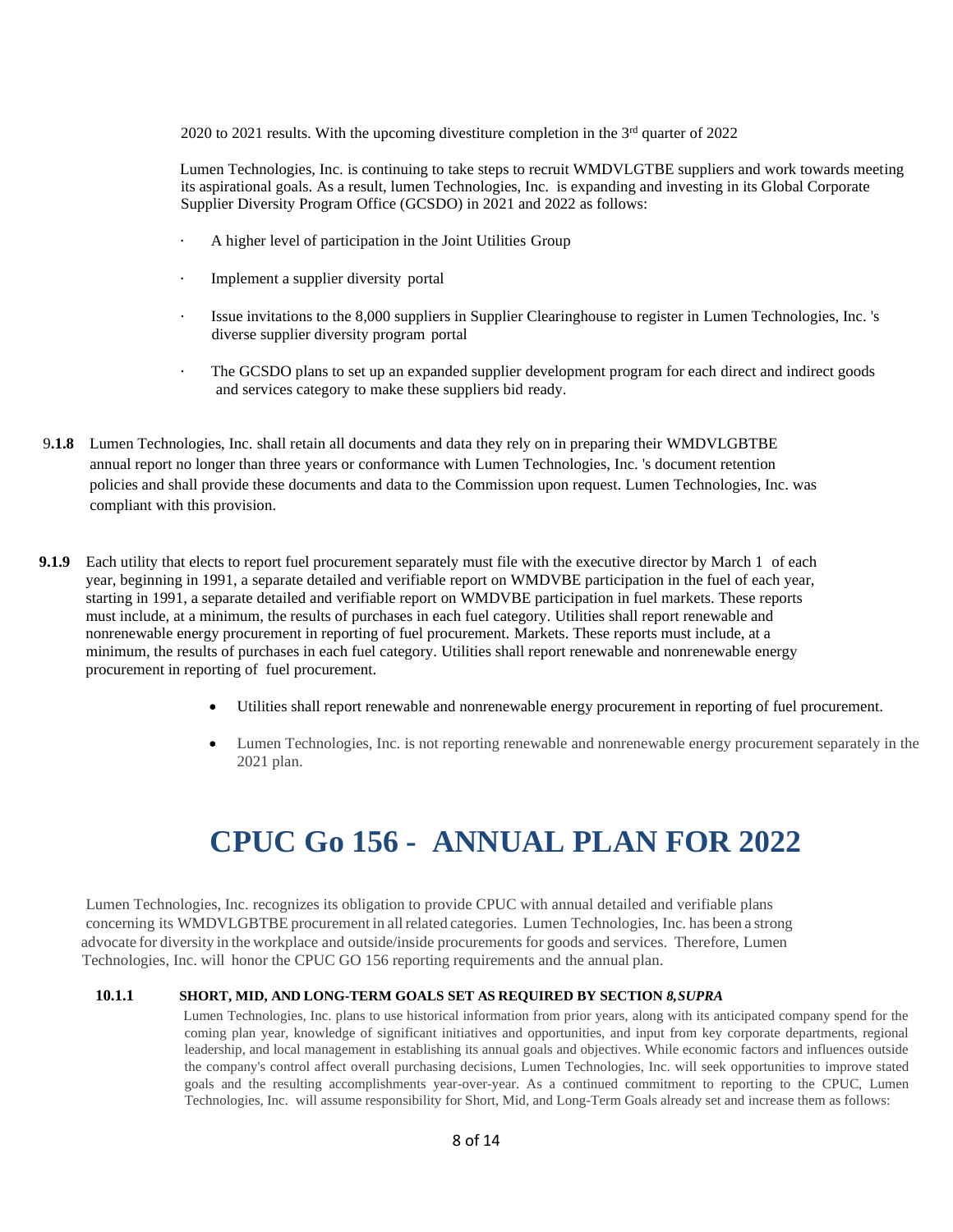| Term Goal         | <b>MBE</b> | <b>WBE</b> | <b>DVBE</b> | <b>LGBT</b> |
|-------------------|------------|------------|-------------|-------------|
| <b>Short Term</b> | 9.50%      | 7.0%       | .50%        | .50%        |
| Mid Term          | 10.0%      | $8.0\%$    | .50%        | .50%        |
| Long Term         | 11.0%      | 8.0%       | $1.0\%$     | $1.0\%$     |

**\***The stated goals are not legally enforceable requirements or quotas of any kind and failure to meet or exceed them, or any other portion of this plan is not subject to any penalty**.**

- Per CPUC GO 156 (June 2015) SECTION 8.3, numerical goals will be excused for the first five years for LGBTBE's so that participation in procurement programs can be established and implemented to gather data and experience to set meaningful target goals.
- Lumen Technologies, Inc. will annually report its supplier diversity for all its California operations to the CPUC as outlined in the Commission's General Order 156 and have an aspirational goal of 20% annual utilization of minorityowned business enterprises ("MBEs") as described in General Order 156. In addition, lumen Technologies, Inc. will conduct a yearly meeting with ORA, TURN, and Greenlining (and the CPUC's Communications Division if it desires) to discuss the annual 2020 and 2021 supplier diversity CPUC reports).
- **10.1.2** A description of WMDVLGBTBE Program activities planned for the following calendar year. This description shall include both internal and external activities. In 2021, Lumen Technologies, Inc. continued to work with California business units to identify opportunities to expand the use of WMDVLGBTBE vendors. To meet its 2021 goals, Lumen Technologies, Inc. is in the process of establishing the following *internal* activities:
	- *1. Local Goals and Objectives.*

Lumen Technologies, Inc. has re-established supplier diversity goals and objectives in North America in support of its Federal Commercial Plan, our Corporate Plan, as well as various individual plans that are still required under previous obligations. However, lumen Technologies, Inc. is also aware that theC.A. Plan and goals contain components that must be applied to each market to be meaningful. Therefore, in 2021, the Supplier Diversity Team, North American Procurement Organization, and C.A. Local Management will, through collaborative planning and implementation sessions, continue efforts to reinforce the supplier diversity goals for each of the California markets that will ultimately contribute to the overall 2022 Plan. This reinforcement process will engage, challenge, and establish local accountability to identify new and diverse sources of supply for employees who make purchasing decisions.

*2. Training and Education.*

Lumen Technologies, Inc. plans to continue to train its North American Procurement decision-makers on the requirements and benefits of having a supplier diversity program, ensuring the Program is successful for the 2022 reporting year. The goal of the training will be to educate Lumen Technologies, Inc. personnel on the existence and importance of the Corporate Supplier Diversity Program, the C.A. Plan, and associated goals and requirements, along with providing access and visibility to available tools and resources in support of purchasing decisions.

Specific topics to be covered in 2022 market-specific diversity training include:

- Visibility to the goals and requirements stated within the 2022 Annual Plan submitted to the CPUC.
- We will be training on crucial sections of GO 156 and employee responsibility.
- WMDVLGBTBE Prime Contractor Outreach.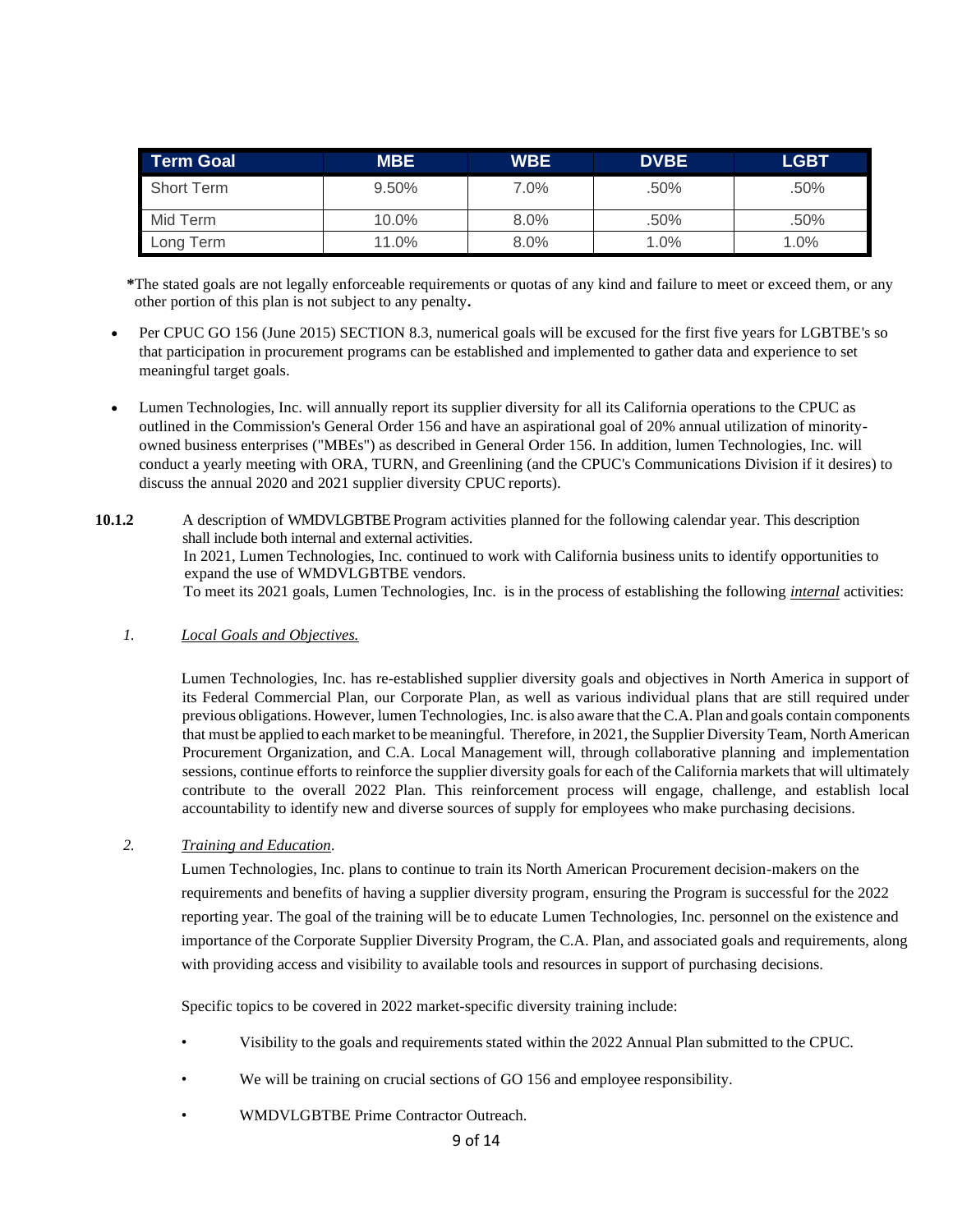- CPUC Clearinghouse as a resource tool for validating the existing and location of potential diverse suppliers.
- Government Fiscal Year 2022 Annual Plan submitted to the GSA/SBA and approved.
- We will continue to target diversity opportunities for underutilized businesses.
- Local diversity leaders and resources.

#### **3. WMDVLGBTBE Prime Contractor Outreach**

Lumen Technologies, Inc. intends to strengthen its Supplier Diversity Outreach in 2022. Some of the efforts the company plans to undertake include:

- a. We are actively expanding the company's California source pools by leveraging the CPUC Clearinghouse and the California Department of General Services (DGS), Supplier Diversity Website supplier databases.
- b. Lumen Technologies, Inc. plans to participate in supplier diversity seminars, conferences, workshops, and renewing membership(s) with supplier diversity councils. In addition, supporting outreach efforts through contacts with minority and small business trade associations, attendance at minority, veteran-owned, servicedisabled veteran-owned, lesbian, gay, bisexual and transgender-owned, minority-owned, and women-owned business procurement conferences and trade fairs nationally and locally within critical markets (i.e., California).
- c. Partner with the Federal Small Business Administration, and the California state counterpart, to seek alternative sources for supply or opportunities to further mature Lumen Technologies, Inc. 's diversity program.
- d. Lumen Technologies, Inc. will partner with an Ethnic Business Association or Ethnic Chamber to seek alternative sources for supply or opportunities to further mature Lumen Technologies, Inc. 's diversity program.

#### **4. Subcontracting Program**

Lumen Technologies, Inc. plans to broaden its Tier 2 subcontracting program to encourage prime contractors to expand their utilization of WMDVLGBTBE subcontractors, according to GO 156 §6.3. Lumen Technologies, Inc. will focus on prime contractors with whom the company has historically spent over \$500,000 for products and services and \$1,000,000 for construction services.

#### **5. Employee Communication**

Lumen Technologies, Inc. has created a dedicated internal company website for supplier diversity to incorporate resources for employees to be able to increase opportunities to include diverse suppliers in bids through the use of internal bid lists, links to external sites (such as the CPUC and DGS Supplier Diversity website), and other informational tools specific to supplier diversity efforts. LIn addition, lumenTechnologies, Inc. will

#### **6. Contracting**

Lumen Technologies, Inc. will continue to identify bid opportunities, include supplier diversity provisions in its RFXs, provide self-certification forms, and incorporate diversity requirements in its due diligence processes.

#### **7. Data Quality**

Lumen Technologies, Inc. Global Procurement has aligned with our Accounts Payable teams to ensure data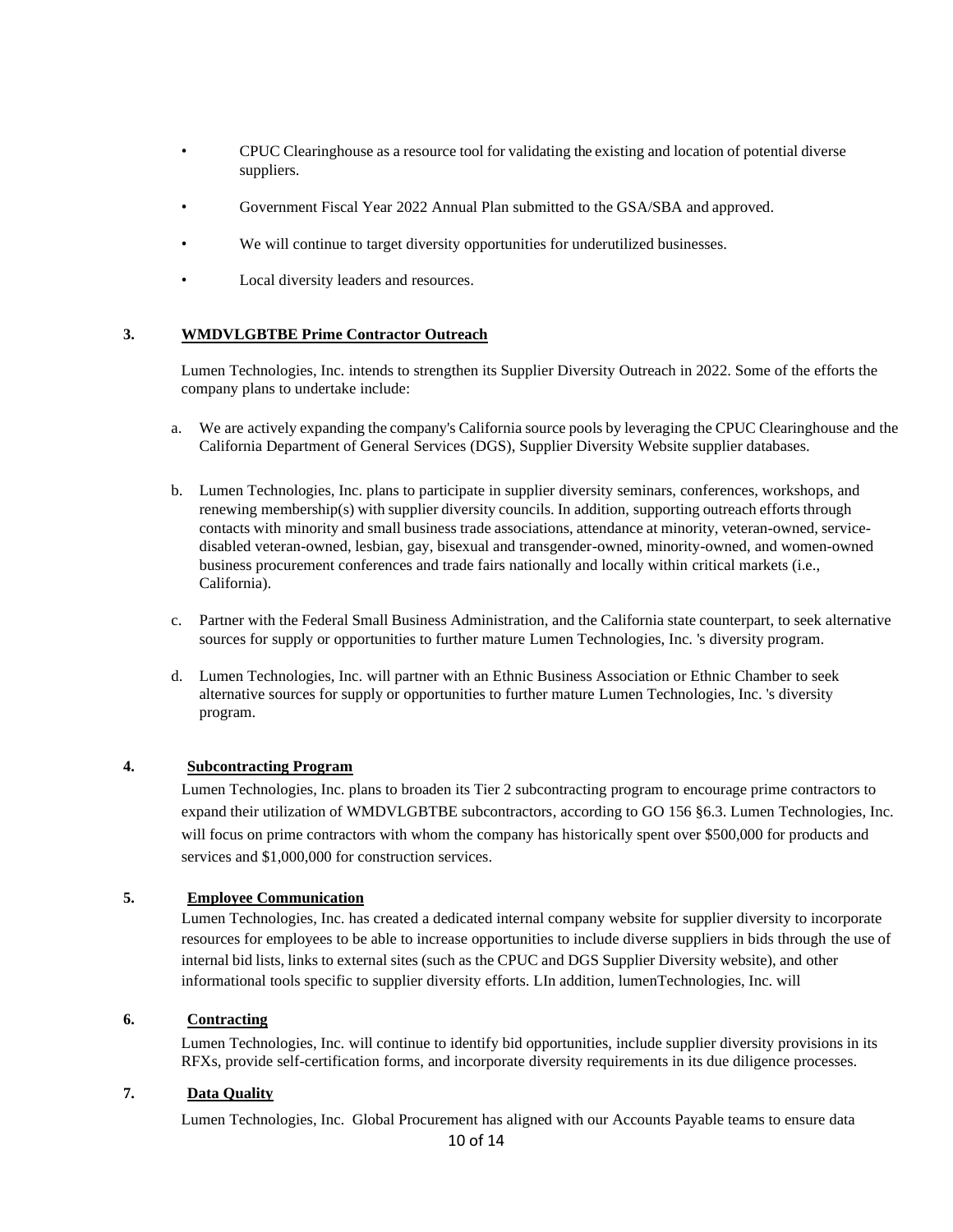quality exists in our current purchasing platform as part of the integration activities.

#### **8. Supplier Certification**

Lumen Technologies, Inc. plans to use the CPUC Clearinghouse, including the certification process, and encourage the company's existing diverse suppliers to submit for certification.

Lumen Technologies, Inc. is in the process of establishing the following *external* actions:

- a) AS APPLICABLE, attend WMDVLGBTBE Business Opportunity Workshops, Minority Business Enterprise Conference seminars, and trade fairs.
- b) Contact diverse and small business trade associations and development organizations.
- c) Identify and work with primary contacts at small and diverse trade associations to improve networking and sourcing opportunities.
- **10.1.3** Lumen Technologies, Inc. plans to continue to recruit WMDVLGBTBE suppliers of products and services where WMDVLGBTBE utilization is low, such as legal, financial services, fuel procurement, H.R. Benefits, and areas that are considered highly technical.
	- Lumen Technologies, Inc. plans to meet and work with key departments that purchase products or services in areas where WMDVLGBTBE utilization has been low to help designprocurement "packages" that permit and encourage participation in WMDVLGBTBE concerns.
	- Directly or indirectly counsel WMDVLGBTBE suppliers and California employees on areas that present subcontracting opportunities.
- **10.1.4** Plans for seeking and recruiting WMDVLGBTBE Suppliers of products and services in any "EXCLUDED CATEGORY" of products and services, which have been excluded from the procurement dollar base used to set a goal because of the established unavailable of WMDVLGBTBE suppliers. There are plans to seek and or recruit WMDVLGBTBE suppliers of products and services where WMDVLGBTBE suppliers are currently unavailable.

Lumen Technologies, Inc. has challenges finding diverse suppliers in some business areas.

10.1.5 Lumen Technologies, Inc. shall encourage both prime contractors and grantees to engage WMDVLGBTBE suppliers in subcontractors, all categories which provide subcontracting opportunities.

> Lumen Technologies, Inc. is committed to providing increased opportunities for diverse businesses. Still, in some cases, the company is challenged by supply chain realities that may impede the ability to buy directly from WMDVLGBTBE suppliers. In those cases, Lumen Technologies, Inc. will rely upon its prime contractors' Tier 2 subcontracting activities to expand supplier diversity efforts.

> Lumen Technologies, Inc. remains committed to achieving the maximum practical utilization of WMDVLGBTBE vendors in all categories and sees Tier 2 purchases as an opportunity to expand business opportunities. However, it should be noted that the award of subcontracts is at the sole discretion of the prime contractor.

**10.1.6** Lumen Technologies, Inc. plans for complying with the WMDVLGBTBE Program guidelines have been established by the Commission as required by public utilities Section 8283(C). The Executive Director's Office will be responsible for developing, periodically refining, and recommending such guidelines for the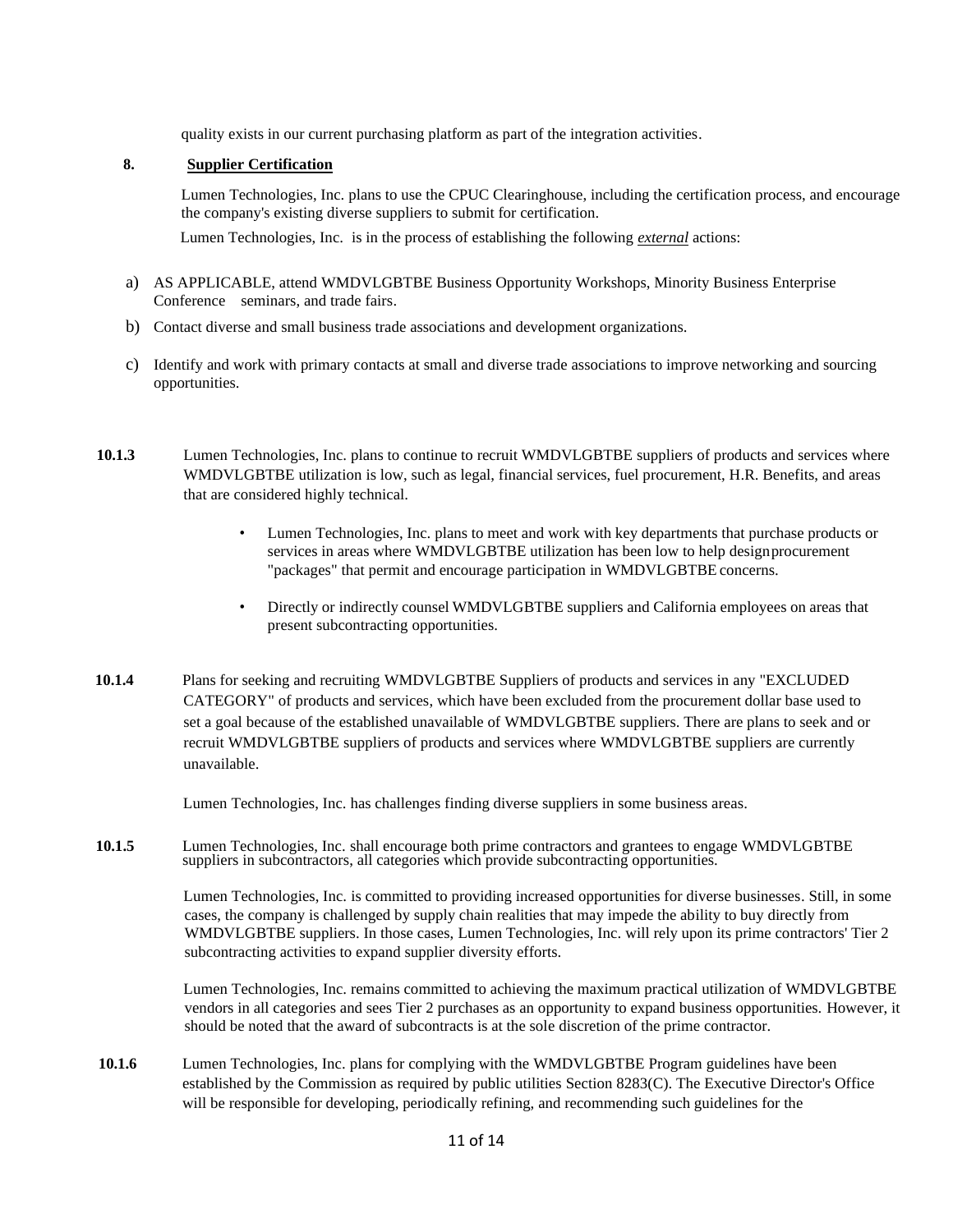Commission's adoption in an appropriate procedural forum.

Lumen Technologies, Inc. shall monitor any changes to the program guidelines to ensure continued compliance.

This 2021Report and 2022 Plan was SUBMITTED by:

Signature: Jau Streldon Wesley, MPA, MBA

 Typed Name: Jay Sheldon Wesley, MPA, MBA Title: Global Corporate Supplier Diversity Manager Date Signed: \_\_\_\_\_ June 6, 2022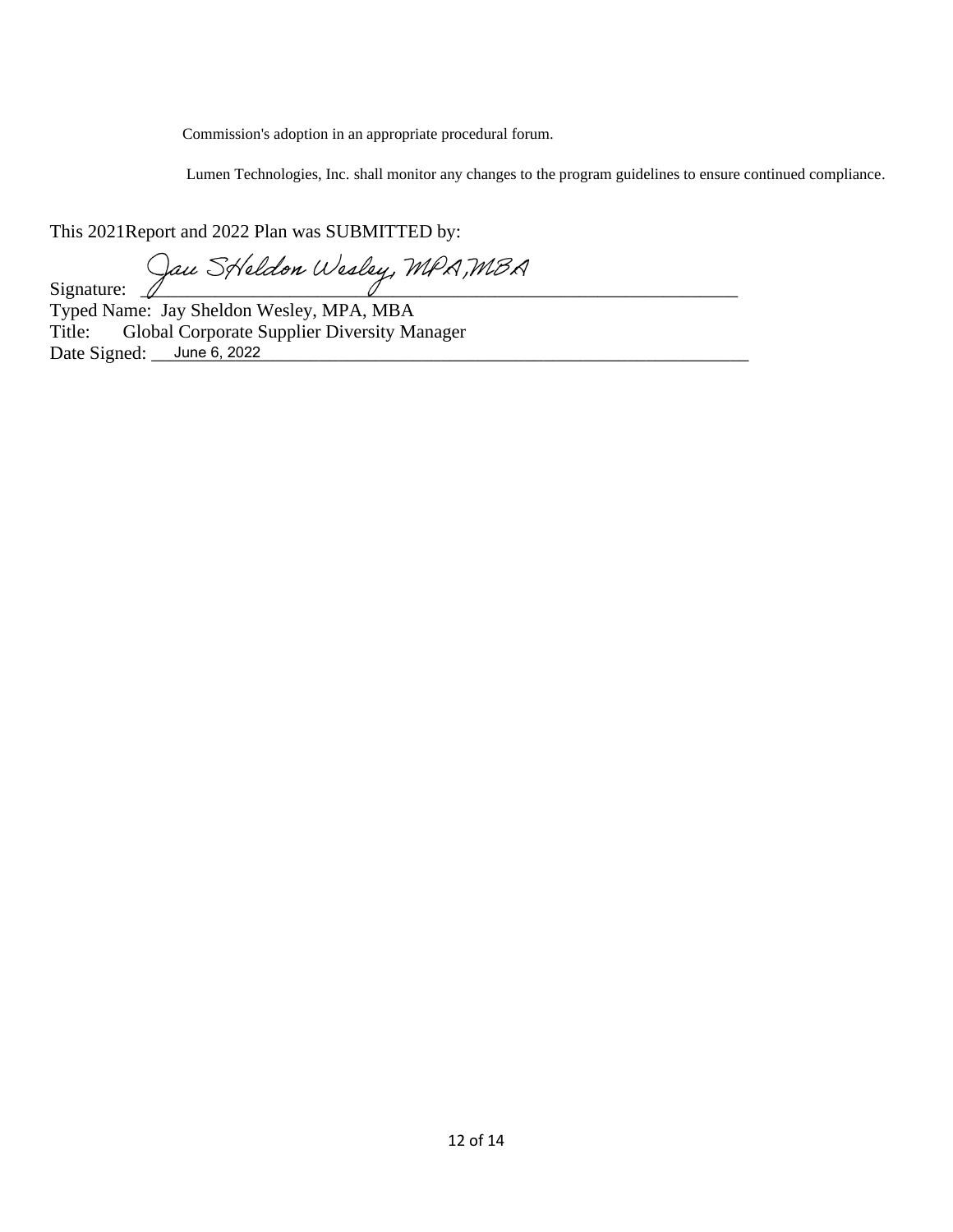#### **ATTACHMENT A**

|                                            | Lumen Technologies, inc.                                                                  | Lumen Technologies, Inc.                      |                       |               |          | Year of Report: 2021                        |                                                                 |               | G.O. #156 Sec. 9.1.2  |          |                 |       |                     |        |
|--------------------------------------------|-------------------------------------------------------------------------------------------|-----------------------------------------------|-----------------------|---------------|----------|---------------------------------------------|-----------------------------------------------------------------|---------------|-----------------------|----------|-----------------|-------|---------------------|--------|
|                                            |                                                                                           | <b>WMDVLGBTBE ANNUAL RESULTS BY ETHNICITY</b> |                       |               |          |                                             | <b>WMDVLGBTBE PROCUREMENT BY PRODUCT AND SERVICE CATEGORIES</b> |               |                       |          |                 |       |                     |        |
|                                            |                                                                                           |                                               |                       |               |          |                                             |                                                                 |               |                       |          |                 |       |                     |        |
|                                            |                                                                                           |                                               | <b>Year of Report</b> |               |          |                                             |                                                                 |               | <b>Products</b>       |          | <b>Services</b> |       | <b>Total</b>        |        |
|                                            |                                                                                           | <b>Direct</b>                                 | <b>Sub</b>            | Total \$      | %        |                                             |                                                                 |               | -\$                   | %        | -\$             | %     | - \$                | %      |
|                                            | Asian Pacific American                                                                    | \$47,450,737                                  | \$0                   | \$47,450,737  | 6.69%    |                                             | Asian Pacific American                                          | <b>Direct</b> | \$30,800,769          | 4.34%    | \$16,649,967    | 2.35% | \$47,450,736        | 6.69%  |
|                                            | African American                                                                          | \$44,628,863                                  | \$0                   | \$44,628,863  | 6.29%    |                                             | African American                                                | <b>Direct</b> | \$44,240,640          | 6.24%    | \$388,259       | 0.05% | \$44,628,899        | 6.29%  |
| <b>Minority Male</b>                       | Hispanic American                                                                         | \$9,269,759                                   | \$0                   | \$9,269,759   | 1.31%    | <b>Minority Male</b>                        | Hispanic American                                               | <b>Direct</b> | \$3,357,842           | 0.47%    | \$5,911,917     | 0.83% | \$9,269,759         | 1.31%  |
|                                            | Native American                                                                           | \$5,876                                       | \$0                   | \$5,876       | 0.00%    |                                             | Native American                                                 | <b>Direct</b> | \$0                   | 0.00%    | \$5,876         | 0.00% | \$5,876             | 0.00%  |
|                                            | <b>Total Minority Male</b>                                                                | \$101.355.235                                 | \$0                   | \$101,355,235 | 14.29%   |                                             | <b>Total Minority Male</b>                                      | <b>Direct</b> | \$78,399,251          | 11.05%   | \$22,956,019    | 3.24% | \$101,355,270       | 14.29% |
| 6                                          | Asian Pacific American                                                                    | 1,613,589                                     | \$0                   | \$1,613,589   | 0.23%    |                                             | Asian Pacific American                                          | Direct        | \$1,613,589.00        | 0.00%    | $\sim$          | 0.00% | \$0.00              | 0.00%  |
|                                            | African American                                                                          | \$0                                           | \$0                   | \$0           | 0.00%    |                                             | African American                                                | <b>Direct</b> | \$0.00                | 0.00%    | \$0             | 0.00% | \$0.00              | 0.00%  |
| <b>Minority Female</b>                     | Hispanic American                                                                         | \$0                                           | \$0                   | \$0           | 0.00%    | <b>Minority Female</b>                      | Hispanic American                                               | <b>Direct</b> | \$0.00                | 0.00%    | \$0             | 0.00% | \$0.00              | 0.00%  |
|                                            | Native American                                                                           | \$2,256,275                                   | \$0                   | \$2,256,275   | 0.32%    |                                             | Native American                                                 | <b>Direct</b> | \$0.00                | 0.00%    | \$2,256,275     | 0.32% | \$2,256,275.00      | 0.32%  |
| 10                                         | <b>Total Minority Female</b>                                                              | \$3,869,864                                   | \$0                   | \$3,869,864   | 0.55%    |                                             | <b>Total Minority Female</b>                                    |               | Direct \$1,613,589.00 | $0.00\%$ | \$2,256,275     | 0.32% | \$3,869,864         | 0.55%  |
|                                            |                                                                                           |                                               |                       |               |          |                                             |                                                                 |               |                       |          |                 |       |                     |        |
| 1 Total Minority Business Enterprise (MBE) |                                                                                           | \$580,313                                     | \$0                   | \$105,805,412 | 14.92%   | 11 Total Minority Business Enterprise (MBE) |                                                                 | <b>Direct</b> | \$80,012,840          | 11.28%   | \$25,770,572    | 3.63% | \$105,783,412       | 14.91% |
|                                            |                                                                                           |                                               |                       |               |          |                                             |                                                                 |               |                       |          |                 |       |                     |        |
| 2 Women Business Enterprise (WBE)          |                                                                                           | \$41,150,997                                  | \$0                   | \$41,150,998  | 5.80%    | 12 Women Business Enterprise (WBE)          |                                                                 | <b>Direct</b> | \$5,959,642           | 0.84%    | \$35,191,355    | 4.96% | \$41,150,997        | 5.80%  |
|                                            |                                                                                           |                                               |                       |               |          |                                             |                                                                 |               |                       |          |                 |       |                     |        |
| Lesbian, Gay, Bisexual, Transgender        |                                                                                           |                                               |                       |               |          |                                             |                                                                 |               |                       |          |                 |       |                     |        |
| 3 ness Enterprise (LGBTBE)                 |                                                                                           | \$0                                           | \$0                   | \$0           | 0.00%    |                                             | Lesbian, Gay, Bisexual, Transgender Business Enterprise         |               | \$0.00                | 0%       | \$0             | 0.00% | \$0                 | 0%     |
|                                            |                                                                                           |                                               |                       |               |          |                                             | (LGBTBE)                                                        | <b>Direct</b> |                       |          |                 |       |                     |        |
|                                            |                                                                                           |                                               |                       |               |          |                                             |                                                                 |               |                       |          |                 |       |                     |        |
| <b>Disabled Veteran Business</b>           |                                                                                           | \$1.171.826                                   | \$0                   | \$1,171,826   |          |                                             |                                                                 |               | \$0.00                | 0%       | \$1,171,826     | 0.17% | \$1,171,826         |        |
| 14 Enterprise (DVBE)                       |                                                                                           |                                               |                       |               | 0.17%    |                                             | Disabled Veteran Business Enterprise (DVBE)                     | Direct        |                       |          |                 |       |                     | 0.17%  |
|                                            |                                                                                           |                                               |                       |               |          |                                             |                                                                 |               |                       |          |                 |       |                     |        |
|                                            | Other 8(a)**                                                                              | \$0                                           | \$0                   | \$0           | $0.00\%$ |                                             | Other 8(a)**                                                    | <b>Direct</b> | \$0.00                | 0%       | \$0             | 0.00% | \$0                 | 0%     |
|                                            |                                                                                           |                                               |                       |               |          |                                             |                                                                 |               |                       |          |                 |       |                     |        |
|                                            | <b>TOTAL WMDVLGBTBE</b>                                                                   | \$42,903,136                                  | \$0                   | \$148,128,235 | 20.88%   |                                             | <b>TOTAL WMDVLGBTBE</b>                                         | <b>Direct</b> | \$85,972,482          | 12.12%   | \$62,133,753    |       | 8.76% \$148,106,235 | 20.88% |
|                                            |                                                                                           |                                               |                       |               |          |                                             |                                                                 |               |                       |          |                 |       |                     |        |
| 19 Net Procurement**                       | \$709,265,167                                                                             |                                               |                       |               |          | 17 Total Product Procurement                | \$85,972,482                                                    |               |                       |          |                 |       |                     |        |
|                                            |                                                                                           |                                               |                       |               |          | <b>Total Service Procurement</b>            | \$62,133,753                                                    |               |                       |          |                 |       |                     |        |
|                                            | NOTE: **FIRMS CLASSIFIED AS 8(a) OF SMALL BUSINESS ADMINISTRATION INCLUDES NON-WMDVLGBTBE |                                               |                       |               |          |                                             |                                                                 |               |                       |          |                 |       |                     |        |
|                                            | ***NET PROCUREMENT INCLUDES PURCHASE ORDER, NON-PURCHASE ORDER, AND CREDIT CARD DOLLARS   |                                               |                       |               |          | 19 Net Procurement***                       | \$709,265,167                                                   |               |                       |          |                 |       |                     |        |
|                                            | <b>Direct - DIRECT PROCUREMENT</b>                                                        |                                               |                       |               |          |                                             |                                                                 |               |                       |          |                 |       |                     |        |
|                                            | <b>Sub - SUBCONTRACTOR PROCUREMENT</b>                                                    |                                               |                       |               |          | Total Number of                             |                                                                 |               |                       |          |                 |       |                     |        |
|                                            | % - PERCENTAGE OF NET PROCUREMENT                                                         |                                               |                       |               |          | <b>WMDVLGBTEs that</b>                      |                                                                 |               |                       |          |                 |       |                     |        |
|                                            |                                                                                           |                                               |                       |               |          | <b>Received Direct Spend</b>                |                                                                 |               |                       |          |                 |       |                     |        |
|                                            |                                                                                           |                                               |                       |               |          |                                             |                                                                 |               |                       |          |                 |       |                     |        |

#### **ATTACHMENT A**

|                                    | Lumen Technologies, inc.                        | Year of Report:                               | 2021                  | G.O. #156 Sec. 9.1.2 |        |                                                 | Lumen Technologies, Inc.                                |
|------------------------------------|-------------------------------------------------|-----------------------------------------------|-----------------------|----------------------|--------|-------------------------------------------------|---------------------------------------------------------|
|                                    |                                                 | <b>WMDVLGBTBE ANNUAL RESULTS BY ETHNICITY</b> |                       |                      |        |                                                 | <b>WMDVLGBTBE PROCU</b>                                 |
|                                    |                                                 |                                               |                       |                      |        |                                                 |                                                         |
|                                    |                                                 |                                               | <b>Year of Report</b> |                      |        |                                                 |                                                         |
|                                    |                                                 | <b>Direct</b>                                 | Sub                   | Total \$             | %      |                                                 |                                                         |
|                                    | Asian Pacific American                          | \$47,450,737                                  | \$0                   | \$47,450,737         | 6.69%  |                                                 | Asian Pacific American                                  |
| $\overline{2}$                     | African American                                | \$44,628,863                                  | \$0                   | \$44,628,863         | 6.29%  |                                                 | African American                                        |
| 3<br><b>Minority Male</b>          | Hispanic American                               | \$9,269,759                                   | \$0                   | \$9,269,759          | 1.31%  | <b>Minority Male</b><br>-3                      | Hispanic American                                       |
|                                    | Native American                                 | \$5,876                                       | \$0                   | \$5,876              | 0.00%  |                                                 | Native American                                         |
| 5                                  | <b>Total Minority Male</b>                      | \$101,355,235                                 | \$0                   | \$101,355,235        | 14.29% | F                                               | <b>Total Minority Male</b>                              |
| 6                                  | Asian Pacific American                          | \$<br>1,613,589                               | \$0                   | \$1,613,589          | 0.23%  | $\epsilon$                                      | Asian Pacific American                                  |
|                                    | African American                                | \$0                                           | $\sqrt{6}$            | \$0                  | 0.00%  | 7                                               | African American                                        |
| <b>Minority Female</b><br>8        | Hispanic American                               | $\overline{30}$                               | \$0                   | \$0                  | 0.00%  | <b>Minority Female</b><br>8                     | Hispanic American                                       |
| $\mathbf{q}$                       | Native American                                 | \$2,256,275                                   | $\overline{50}$       | \$2,256,275          | 0.32%  | -9                                              | Native American                                         |
| 10                                 | <b>Total Minority Female</b>                    | \$3,869,864                                   | \$0                   | \$3,869,864          | 0.55%  | 10                                              | <b>Total Minority Female</b>                            |
|                                    |                                                 |                                               |                       |                      |        |                                                 |                                                         |
|                                    | <b>Total Minority Business Enterprise (MBE)</b> | \$580,313                                     | $rac{1}{2}$           | \$105,805,412        | 14.92% | <b>Total Minority Business Enterprise (MBE)</b> |                                                         |
|                                    |                                                 |                                               |                       |                      |        |                                                 |                                                         |
| 12 Women Business Enterprise (WBE) |                                                 | \$41,150,997                                  | \$0                   | \$41,150,998         | 5.80%  | 12 Women Business Enterprise (WBE)              |                                                         |
|                                    |                                                 |                                               |                       |                      |        |                                                 |                                                         |
|                                    |                                                 |                                               |                       |                      |        |                                                 |                                                         |
| esbian, Gay, Bisexual, Transgender |                                                 | \$0                                           | \$0                   | \$0                  |        |                                                 | Lesbian, Gay, Bisexual, Transgender Business Enterprise |
| 13 ness Enterprise (LGBTBE)        |                                                 |                                               |                       |                      | 0.00%  |                                                 | (LGBTBE)                                                |
|                                    |                                                 |                                               |                       |                      |        |                                                 |                                                         |
| <b>Disabled Veteran Business</b>   |                                                 | \$1,171,826                                   | \$0                   | \$1,171,826          |        |                                                 |                                                         |
| Enterprise (DVBE)                  |                                                 |                                               |                       |                      | 0.17%  |                                                 | Disabled Veteran Business Enterprise (DVBE)             |
|                                    |                                                 |                                               |                       |                      |        |                                                 |                                                         |
| 15                                 | Other $8(a)$ **                                 | \$0                                           | $rac{1}{2}$           | \$0                  | 0.00%  | 15                                              | Other $8(a)$ **                                         |
|                                    |                                                 |                                               |                       |                      |        |                                                 |                                                         |
| 16                                 | <b>TOTAL WMDVLGBTBE</b>                         | \$42,903,136                                  | \$0                   | \$148,128,235        | 20.88% | 16                                              | <b>TOTAL WMDVLGBTBE</b>                                 |
|                                    |                                                 |                                               |                       |                      |        |                                                 |                                                         |
| 19 Net Procurement**               | \$709,265,167                                   |                                               |                       |                      |        | 17 Total Product Procurement                    | \$85,972,482                                            |

**NOTE: \*\*FIRMS CLASSIFIED AS 8(a) OF SMALL BUSINESS ADMINISTRATION INCLUDES NON-WMDVLGBTBE**

**\*\*\*NET PROCUREMENT INCLUDES PURCHASE ORDER, NON-PURCHASE ORDER, AND CREDIT CARD DOLLARS**

**Direct - DIRECT PROCUREMENT**

**Sub - SUBCONTRACTOR PROCUREMENT**

**% - PERCENTAGE OF NET PROCUREMENT**

Table Spend by Ethnicity 9.1.2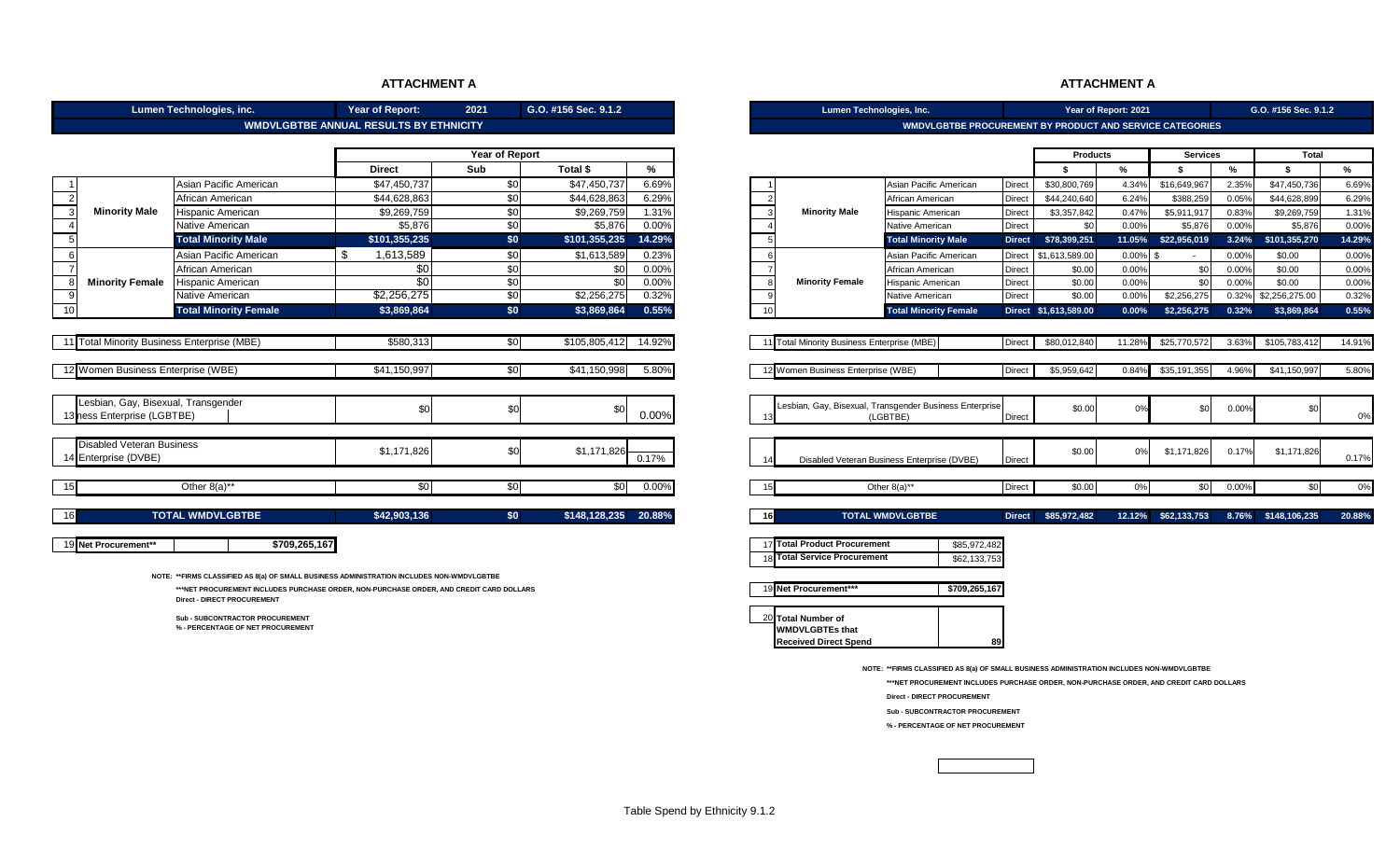## **\*Lesbian, Gay, Bisexual, Transgender Business Enterprise (LGBTBE)** *\*\*Disabled Veterans Business Enterprise (DVBE)*

|                  |                                                                             | <b>Asian</b>  |         |                         |               |                 | <b>African American</b> |               | <b>Hispanic</b>          |               |                          |                             | <b>Native American</b> |                          |               |            | Minority Business   Woman Business |                         |                         | <b>Other</b>  |          |               | <b>Total</b>                 |               | <b>Total</b>   |  |
|------------------|-----------------------------------------------------------------------------|---------------|---------|-------------------------|---------------|-----------------|-------------------------|---------------|--------------------------|---------------|--------------------------|-----------------------------|------------------------|--------------------------|---------------|------------|------------------------------------|-------------------------|-------------------------|---------------|----------|---------------|------------------------------|---------------|----------------|--|
|                  |                                                                             | <b>Men</b>    |         | <b>Women</b>            |               | <b>Men</b>      | Women                   |               | <b>Men</b>               |               | <b>Women</b>             | <b>Men</b>                  |                        | Women                    |               |            | Enterprise (MBE) Entrprise (WBE)   | *LGBTBE                 | <b>**DVBE</b>           |               | $8(a)**$ |               | <b>WMDVLGBTBE</b>            |               | <b>Dollars</b> |  |
| 115310           | 8 Support Activities for Forestry                                           |               |         |                         |               |                 |                         |               |                          |               |                          |                             |                        |                          |               |            | 1,820                              |                         |                         |               |          |               | $\sim$                       |               | 1,820          |  |
| 236210           | 15 Industrial Building Construction                                         |               |         |                         |               |                 |                         |               |                          |               |                          |                             |                        |                          |               |            | 986,351                            |                         |                         |               |          |               |                              |               | 986,350.85     |  |
|                  | Heavy Construction other than Building Construction                         |               |         |                         |               |                 |                         |               |                          |               |                          |                             |                        |                          |               | $\sim$     |                                    |                         |                         |               |          |               |                              |               | 11,058         |  |
| 237130           | 16 Contractors                                                              |               |         |                         |               |                 |                         |               | 11,058                   |               |                          |                             |                        |                          |               |            |                                    |                         |                         |               |          |               |                              |               |                |  |
| 238210           | <b>Construction Special Trade Contractors</b><br>17                         |               |         |                         |               |                 |                         |               | 3,318,214                |               |                          |                             |                        |                          |               | 20,000     | 1,412,554                          |                         | 450,550                 |               |          |               | $\sim$                       |               | 5,201,318      |  |
| 238220           | Construction Special Trade Contractors<br>17                                |               |         |                         |               |                 |                         |               |                          |               |                          |                             |                        |                          |               | $\sim$     | 7,694,090                          |                         |                         |               |          |               | $\sim$                       |               | 7,694,090      |  |
| 238310           | Construction Special Trade Contractors<br>17                                |               |         |                         |               |                 |                         |               | 28,570                   |               |                          |                             |                        |                          |               | $\sim$     |                                    |                         |                         |               |          |               |                              |               | 28,570         |  |
| 519130           | 27 Printing, Publishing & Allied Industry                                   |               | 16,000  |                         |               |                 |                         |               |                          |               |                          |                             |                        |                          |               | $\sim$     |                                    |                         |                         |               |          |               | $\sim$                       |               | 16,000         |  |
| 325510           | 28 Paint and Coating Manufacturing                                          |               |         |                         |               |                 |                         |               |                          |               |                          |                             |                        |                          |               | $\sim$     | 2,048,001                          |                         |                         |               |          |               | $\sim$                       |               | 2,048,001      |  |
| 332321           | 32 Stone, Clay, Glass & Concrete Products                                   |               |         |                         |               |                 |                         |               |                          |               |                          |                             |                        |                          |               | $\sim$     | 838                                |                         |                         |               |          |               | $\sim$                       |               | 838            |  |
|                  |                                                                             |               |         |                         |               |                 |                         |               |                          |               |                          |                             |                        |                          |               |            |                                    |                         |                         |               |          |               |                              |               |                |  |
| 335921           | 33 Fiber Optic Cable Manufacturing                                          |               | 8,864   |                         |               |                 |                         |               |                          |               |                          |                             |                        |                          |               |            |                                    |                         |                         |               |          |               | $\sim$                       |               | 8,864          |  |
|                  |                                                                             |               |         |                         |               |                 |                         |               |                          |               |                          |                             |                        |                          |               |            |                                    |                         |                         |               |          |               |                              |               |                |  |
|                  | Fabricated Metal Products Except Machinery &<br>34 Transportation Equipment | $\mathcal{S}$ |         |                         |               |                 |                         |               |                          |               |                          |                             |                        |                          |               |            |                                    |                         |                         |               |          |               | $\sim$                       |               | 297,298        |  |
| 334111           | 35<br>Computer Storage Device Manufacturing                                 | \$21,672,294  | 297,298 |                         |               | 378,641         |                         |               |                          |               | $\overline{\phantom{a}}$ |                             |                        |                          |               | $\sim$     |                                    |                         |                         |               |          |               | $\sim$                       |               | 22,050,935     |  |
| 334112<br>334210 | 35 Equipment                                                                | 8,777,605     |         |                         |               | 33,954,490      |                         |               |                          | $\mathcal{S}$ |                          |                             |                        |                          |               | $\sim$     | 4,760,682                          |                         |                         |               |          |               |                              |               | 47,492,777     |  |
| 334513           | 36 Components Except Computer Equipment                                     |               | 7,498   | 1,613,589               | $\mathcal{L}$ |                 |                         |               |                          | $\mathcal{S}$ |                          |                             |                        |                          |               | $\sim$     |                                    |                         |                         |               |          |               | $\sim$ $-$<br>$\sim$ $^{-1}$ |               | 1,621,087      |  |
| 335999           | 36 Components Except Computer Equipment                                     |               |         |                         |               |                 |                         |               |                          |               |                          |                             |                        |                          |               | $\sim$ $-$ | 1,028,579                          |                         |                         |               |          |               | $\sim$ $-$                   |               | 1,028,579      |  |
| 33531            | 36 Components Except Computer Equipment                                     |               |         |                         |               |                 |                         |               |                          | $\mathcal{L}$ |                          |                             |                        |                          |               |            | 3,103                              |                         |                         |               |          |               | $\sim$ 10 $\,$               |               | 3,103          |  |
| 488510           | 42 Motor Freight Transportation & Warehousing                               |               |         |                         | $\mathcal{L}$ |                 |                         |               |                          | $\mathcal{L}$ |                          |                             |                        |                          |               | 41,384     | 28,505                             |                         |                         |               |          |               | $\sim$                       |               | 69,889         |  |
| 511120           | 42 Motor Freight Transportation & Warehousing                               |               |         |                         |               |                 |                         | ¢             |                          | $\mathcal{S}$ |                          |                             |                        |                          |               |            | 100,000                            |                         |                         |               |          |               | $\sim$ .                     |               | 100,000        |  |
| 51731            | 47 Transportation Services                                                  |               |         |                         |               |                 |                         | ¢             |                          |               |                          |                             |                        |                          |               | $\sim$     | 10,000                             |                         | 14,000                  |               |          |               | $\sim$                       |               | 24,000         |  |
| 221122           | 48 Communications                                                           |               |         |                         |               |                 |                         |               |                          |               |                          |                             |                        |                          |               | $\sim$     | 2,286,083                          |                         |                         |               |          |               | $\sim$                       |               | 2,286,083      |  |
| 517312           | 48 Satellite)                                                               |               |         | $\mathcal{L}$           | $\mathcal{L}$ |                 |                         |               |                          | -\$           |                          |                             |                        |                          |               | $\sim$     | 2,874,207                          |                         |                         |               |          |               | $\sim$                       |               | 2,874,207      |  |
| 517919           | 48 All Other Telecommunications                                             |               |         |                         | ¢             |                 |                         |               |                          | -\$           |                          |                             |                        |                          |               | $\sim$     | 24,419                             |                         |                         |               |          |               | $\sim$ .                     |               | 24,419         |  |
| 221121           | 49 Electric Bulk Power Transmission and Control                             |               |         |                         | $\mathcal{L}$ |                 |                         |               |                          |               |                          |                             |                        |                          |               | $\sim$     | 4,354                              | $\mathcal{L}$           |                         |               |          |               | $\sim$                       |               | 4,354.00       |  |
| 423610           | 49 Electric, Gas and Sanitary Services                                      | $\mathcal{L}$ | 3,341   |                         | $\mathcal{S}$ |                 |                         | -\$           |                          | $\mathcal{S}$ |                          |                             |                        |                          |               | $\sim$     |                                    |                         |                         | -\$           |          |               | $\sim$ $-$                   |               | 3,341          |  |
| 443142           | 50 Wholesale Trade Durable Goods                                            | $\mathcal{L}$ | 21,210  | - \$                    | $\mathcal{S}$ |                 | \$.<br>$\sim$           | $\mathcal{S}$ |                          | -S            | $\sim$                   |                             | -\$                    | $\overline{\phantom{a}}$ | $\mathcal{S}$ | $\sim$     | $\mathcal{S}$                      | $\mathcal{S}$<br>$\sim$ | <sup>\$</sup>           | - \$          |          | $\mathcal{S}$ | $\sim$ $-$                   | S             | 21,210         |  |
| 423430           | 50 Wholesale Trade Durable Goods                                            |               | 2,880   | - \$                    | $\mathcal{S}$ | $9,907,473$ \\$ | $\sim$                  | \$            | $\sim$                   | $\mathbb{S}$  | $\sim$                   | $\mathcal{S}$<br>$\sim$     | $\mathcal{L}$          | $\sim$                   | $\mathcal{S}$ | 29,958     |                                    | <sup>\$</sup><br>$\sim$ | 29,958<br>$\mathcal{L}$ | l \$          |          | $\mathcal{S}$ | $\sim$ $-$                   |               | 9,970,269      |  |
| 531210           | 65 Real Estate                                                              |               |         | $\mathcal{S}$           | $\mathcal{S}$ |                 | $\sim$                  | $\mathcal{S}$ | $\sim$                   | <sup>\$</sup> | $\overline{\phantom{a}}$ | $\mathcal{S}$               |                        | $\overline{\phantom{a}}$ | $\mathcal{S}$ | $\sim$     | $\sim$                             | $\mathcal{S}$<br>$\sim$ | 674,018<br><sup>S</sup> | - \$          |          | $\mathcal{S}$ | $\sim$ $-$                   |               | 674,018        |  |
| 531312           | 65 Real Estate                                                              |               | $\sim$  | $\mathcal{S}$           | $\mathcal{S}$ |                 | $\sim$                  | $\mathcal{S}$ |                          | <sup>\$</sup> | $\sim$                   | -S<br>$\sim$                | -\$                    | $\sim$                   | $\mathcal{L}$ |            | $\sim$                             | $\mathcal{S}$<br>$\sim$ | -S                      | -\$           |          | $\mathcal{S}$ | $\sim$ $-$                   |               | 8,435          |  |
|                  |                                                                             |               |         |                         |               |                 |                         |               |                          |               |                          |                             |                        |                          |               |            |                                    |                         |                         |               |          |               |                              |               |                |  |
| 531190           | 65 Real Estate                                                              | $\mathbb{S}$  |         | $\mathcal{S}$           | $\mathcal{S}$ |                 | $\sim$                  | <sup>\$</sup> |                          | <sup>S</sup>  | $\sim$                   | $\mathcal{S}$<br>$\sim$ $-$ | $\mathcal{S}$          |                          |               | 6,300      |                                    | $\sim$                  | $\mathbb{S}$<br>$\sim$  | - \$          | $\sim$   | \$.           | $\sim$ $-$                   | - \$          | 6,300          |  |
| 541360           | 67 Holding $&$ Other Investment Offices                                     | $\mathcal{S}$ |         | $\mathcal{S}$<br>$\sim$ | $\mathcal{S}$ |                 | $\sim$                  | \$            |                          |               | $\sim$                   | -SS<br>$\sim$               | -\$                    | $\sim$                   | $\mathcal{S}$ | $\sim$ $-$ | $\sim$                             | <sup>\$</sup><br>$\sim$ | $\mathbb{S}$<br>$\sim$  | - \$          |          | \$            | $\sim$ $-$                   |               | 5,884,197      |  |
| 541511           | 70 Places                                                                   | $\mathcal{S}$ | 279,814 | <sup>S</sup>            | $\mathcal{S}$ |                 | $\sim$ $-$              | $\mathcal{S}$ |                          | <sup>\$</sup> | $\sim$                   | -SS<br>$\sim$               | $\mathcal{L}$          | $\overline{\phantom{a}}$ | $\mathcal{S}$ | $\sim$ .   |                                    |                         | $\mathcal{S}$           | $\mathcal{S}$ |          | $\mathcal{S}$ | $\sim$                       |               | 1,216,806      |  |
| 541512           | 70 Places                                                                   | $\mathcal{S}$ |         |                         | $\mathcal{S}$ |                 |                         | $\mathcal{S}$ | Ξ.                       | -\$           |                          | $\sim$                      | -\$                    |                          | $\mathcal{S}$ | $\sim$ .   |                                    | $\blacksquare$          | $\mathbb{S}$            | $\mathcal{S}$ |          | <sup>\$</sup> | $\sim$ $-$                   |               | 1,103,609      |  |
| 541519           | 70 Places                                                                   |               |         | -S                      | $\mathcal{S}$ |                 | $\sim$                  | $\mathcal{S}$ | $\overline{\phantom{0}}$ | -S            |                          | $\mathcal{S}$<br>$\sim$     | $\mathcal{L}$          | $\sim$                   | $\mathcal{S}$ | $\sim$ .   |                                    | $\sim$                  | $\mathcal{S}$<br>$\sim$ | $\mathcal{S}$ |          | \$.           | $\sim$                       |               | 5,525,489      |  |
| 812930           | 72 Parking Lots and Garages                                                 | $\mathbb{S}$  | $\sim$  | $\mathbb{S}$            | $\mathcal{S}$ |                 |                         | $\mathcal{S}$ |                          | $\mathbb{S}$  |                          | 5,876 \$<br>$\mathbb{S}$    |                        |                          | $\mathcal{S}$ | $\sim$ .   |                                    | $\mathbb{S}$<br>$\sim$  | $\mathcal{S}$<br>$\sim$ | $\mathcal{S}$ |          | $\mathcal{S}$ | $\sim$ $-$                   | $\mathcal{S}$ | 5,876          |  |

## **ATTACHMENT B**

| ∟umen ⊺<br>⊦ l echnolgies, Inc.                                                             | * of Report∶<br>Year                              | 2021 |
|---------------------------------------------------------------------------------------------|---------------------------------------------------|------|
| $\Box$ PROCUREMENT BY $^{\circ}$<br>) INDUSTRIAL<br>$'$ .<br><b>STANDARD</b><br>WWDVLGBIBE. | <b>DETAIL</b><br><b>EGORIES</b><br>$\mathbf{v}$ . |      |
|                                                                                             |                                                   |      |

| r |  |
|---|--|
|---|--|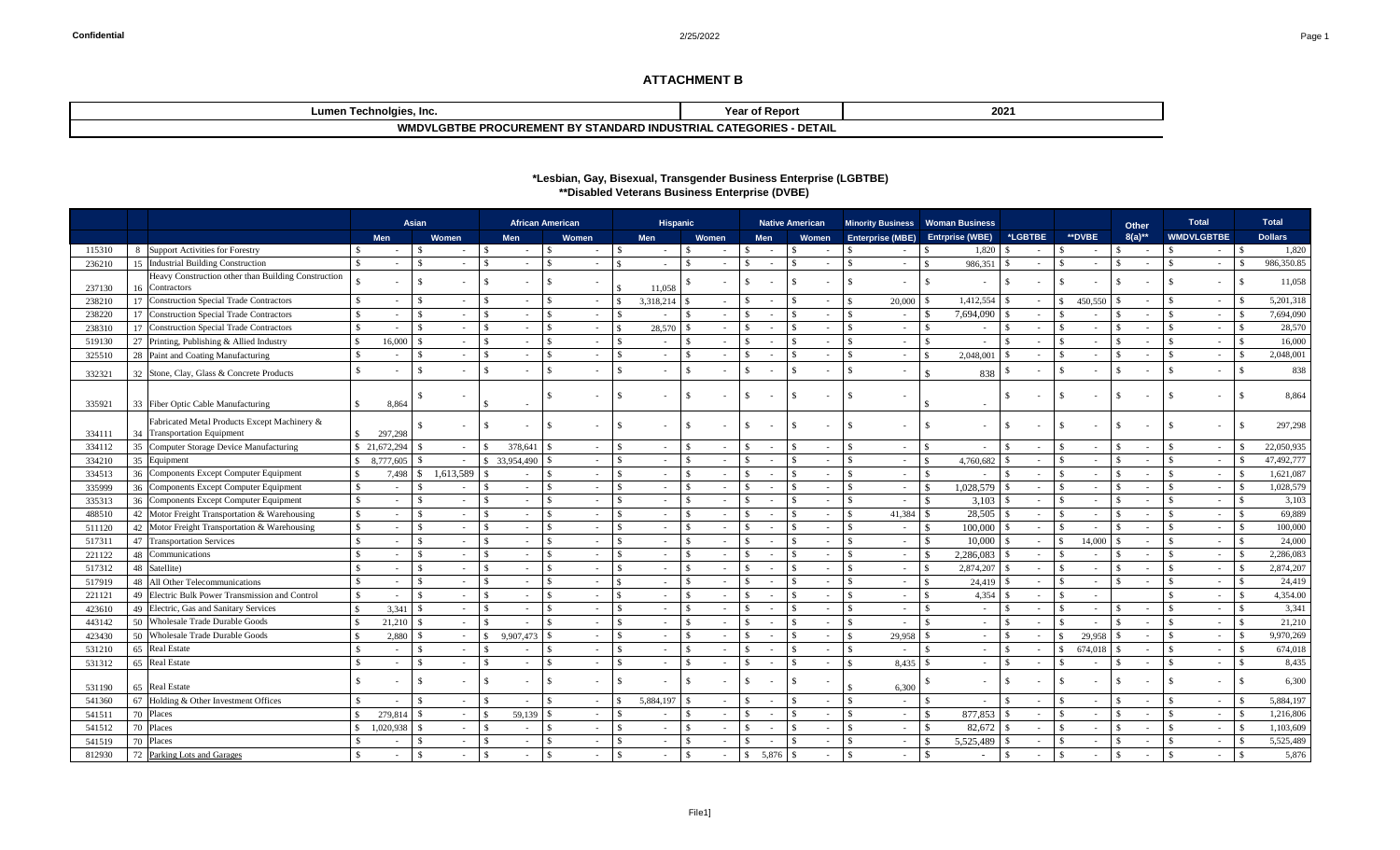### **\*Lesbian, Gay, Bisexual, Transgender Business Enterprise (LGBTBE) \*\*Disabled Veterans Business Enterprise (DVBE) Minority Business Women Business**

## **ATTACHMENT B**

| ∟umen ⊺<br>molgies.<br>י י<br>. Inc.<br>---                                                           | <sub>ີ</sub> า† Reporւ<br>Year                              | 202' |
|-------------------------------------------------------------------------------------------------------|-------------------------------------------------------------|------|
| $\blacksquare$<br>. DV<br>) INDUSTRIAI<br><b>PROCUREMENT BY</b><br>,,,IVIIUV'<br>. GB.<br>ANDARD<br>. | <b>DETAIL</b><br>$\sim$ $\sim$ nir $\sim$<br><b>EGURIES</b> |      |

|        |                                                                        | <b>Asian</b> |                          |                                  | <b>African American</b>  |                          |      | <b>Hispanic</b> |                          |            | <b>Native American</b>   | Minority Business   Woman Business |                                         |            |         |  | <b>Other</b>  |  | <b>Total</b> |                   | <b>Total</b> |                |
|--------|------------------------------------------------------------------------|--------------|--------------------------|----------------------------------|--------------------------|--------------------------|------|-----------------|--------------------------|------------|--------------------------|------------------------------------|-----------------------------------------|------------|---------|--|---------------|--|--------------|-------------------|--------------|----------------|
|        |                                                                        | <b>Men</b>   |                          | <b>Women</b>                     | <b>Men</b>               | Women                    |      | <b>Men</b>      | <b>Women</b>             | <b>Men</b> | <b>Women</b>             |                                    | <b>Enterprise (MBE)</b> Entrprise (WBE) |            | *LGBTBE |  | <b>**DVBE</b> |  | $8(a)**$     | <b>WMDVLGBTBE</b> |              | <b>Dollars</b> |
| 54161  | 72 Personal Services                                                   |              |                          |                                  |                          |                          |      |                 |                          |            |                          |                                    |                                         | 7,449,873  |         |  |               |  |              |                   |              | 7,449,873      |
| 541840 | 72 Personal Services                                                   |              |                          |                                  | 40,000                   |                          |      |                 |                          |            |                          |                                    |                                         |            |         |  |               |  |              |                   |              | 40,000         |
| 541990 | <b>Personal Services</b><br>72                                         |              |                          |                                  | 289,119                  |                          |      | $\sim$          |                          |            |                          |                                    | $\sim$                                  | 248,888    |         |  |               |  |              |                   |              | 538,007        |
| 532412 | <b>Business Services</b><br>73                                         |              |                          |                                  | $\overline{\phantom{0}}$ | $\sim$                   |      | $\sim$          | $\overline{\phantom{a}}$ |            | $\overline{\phantom{0}}$ |                                    | $\sim$                                  | 3,079      | $\sim$  |  |               |  |              |                   |              | 3,079          |
| 541370 | 73 Business Services                                                   |              | $\overline{\phantom{a}}$ | $\sim$                           | $\overline{\phantom{0}}$ | $\sim$                   |      | 27,720          | $\sim$                   |            | $\sim$                   |                                    | $\sim$                                  | $\sim$     | $\sim$  |  |               |  |              | $\sim$            |              | 27,720         |
| 561499 | <b>All Other Business Support Services</b><br>73                       |              |                          | $\overline{\phantom{a}}$         | $\overline{\phantom{a}}$ |                          |      | $\sim$          | $\sim$                   |            |                          |                                    | $\sim$                                  | 28,157     | $\sim$  |  |               |  |              |                   |              | 28,157         |
| 561990 | 73 All Other Support Services                                          |              |                          | $\overline{\phantom{a}}$         | $\overline{\phantom{a}}$ |                          |      | $\sim$          | $\overline{\phantom{a}}$ |            |                          |                                    | $\sim$                                  | 8,868      |         |  |               |  |              |                   |              | 8,868          |
| 511210 | 73 Business Services                                                   |              | 29,099                   |                                  |                          |                          |      | $\sim$          |                          |            |                          |                                    | $\sim$                                  |            |         |  |               |  |              |                   |              | 29,099         |
| 518210 | 73 Business Services                                                   | 2,673,674    |                          | $\overline{\phantom{a}}$         | $\sim$                   |                          |      | $\sim$          |                          |            | \$2,256,275              |                                    | $\sim$                                  | 104,180    | $\sim$  |  |               |  |              |                   |              | 5,034,129      |
| 541430 | <b>Business Services</b><br>73                                         |              |                          |                                  |                          |                          |      | $\sim$ 10 $\,$  |                          |            |                          |                                    | $\sim$                                  | 10,900     |         |  |               |  |              |                   |              | 10,900         |
| 561421 | <b>Business Services</b><br>73                                         | \$12,553,609 |                          | $\sim$                           | $\overline{\phantom{0}}$ |                          |      | $\sim$          | $\overline{\phantom{a}}$ |            | ۰.                       |                                    | $\sim$                                  |            | $\sim$  |  |               |  |              | $\sim$            |              | 12,553,609     |
| 237110 | 73 Construction                                                        |              |                          |                                  |                          |                          |      | $\sim$          |                          |            |                          |                                    |                                         | 3,487,989  |         |  |               |  |              |                   |              | 3,487,989.07   |
| 811490 | 75 Automotive Repair Services & Parking                                |              |                          | $\sim$                           | $\sim$                   | $\overline{\phantom{a}}$ |      | $\sim$          | $\sim$                   |            |                          |                                    |                                         | 12,113     |         |  |               |  |              |                   |              | 12,113         |
| 541330 | 86 Membership Organizations                                            |              | 6,613                    | $\sim$                           | $\overline{\phantom{a}}$ |                          |      | $\sim$          |                          |            |                          |                                    | $\sim$                                  |            | $\sim$  |  |               |  |              |                   |              | 6,613          |
| 541613 | 86 Membership Organizations                                            |              |                          | $\sim$                           | $\overline{\phantom{0}}$ | $\overline{\phantom{0}}$ |      | $\sim$          | $\overline{\phantom{a}}$ |            |                          |                                    | $\sim$                                  | 500        |         |  |               |  |              |                   |              | 500            |
| 541618 | 87 Other Management Consulting Services                                |              |                          |                                  |                          |                          |      | $\sim$ 10 $\,$  |                          |            |                          |                                    |                                         | 34,226     |         |  |               |  |              |                   |              | 34,226         |
| 561210 | 87<br><b>Facilities Support Services</b>                               |              |                          |                                  |                          |                          |      | - 1             |                          |            |                          |                                    |                                         | 12,624     |         |  |               |  |              |                   |              | 12,624         |
| 541330 | <b>Related Services</b><br>87                                          |              |                          |                                  |                          |                          |      |                 |                          |            |                          |                                    | 480,936                                 |            |         |  |               |  |              |                   |              | 480,936        |
| 541330 | <b>Related Services</b><br>87                                          |              |                          |                                  | $\overline{\phantom{0}}$ |                          |      | $\sim$          |                          |            |                          |                                    | 3,300                                   |            |         |  |               |  |              |                   |              | 3,300          |
| 721110 | 87 Related Services                                                    |              | 80,000                   |                                  | $\sim$                   |                          |      | $\sim$          |                          |            |                          |                                    | $\sim$ 100 $\mu$                        |            |         |  |               |  |              |                   |              | 80,000         |
| 921110 | Engineering, Accounting, Research, Management &<br>87 Related Services |              |                          |                                  |                          |                          |      |                 |                          |            |                          |                                    |                                         |            |         |  | 3,300         |  |              |                   |              | 3,300          |
|        | <b>Total Amount</b>                                                    | \$47,450,737 |                          | 1,613,589 \$44,628,863 \$<br>- 5 |                          | m.                       | - \$ | $9,269,759$ \$  |                          |            | $$5,876$ $$2,256,275$ \$ |                                    | 590,313 \$                              | 41,150,997 | ∣\$     |  | \$1,171,826   |  |              |                   |              | 148,138,235    |

**NOTE: \*\*FIRMS CLASSIFIED AS 8(a) OF SMALL BUSINESS ADMINISTRATION INCLUDES NON-**

**\*\*\*NET PROCUREMENT INCLUDES PURCHASE ORDER, NON-PURCHASE ORDER, AND CREDIT CARD DOLLARS TOTAL DOLLARS - TOTAL PROCUREMENT DOLLAR AMOUNT IN THE SPECIFIC SIC CATEGORY** 

**% - PERCENTAGE OF TOTAL DOLLARS**

| <b>Total Product Procurementl</b> | \$85,972,482  |
|-----------------------------------|---------------|
| <b>Total Service Procurementl</b> | \$62,133,753  |
|                                   |               |
| Net Procurement***                | \$709,265,167 |